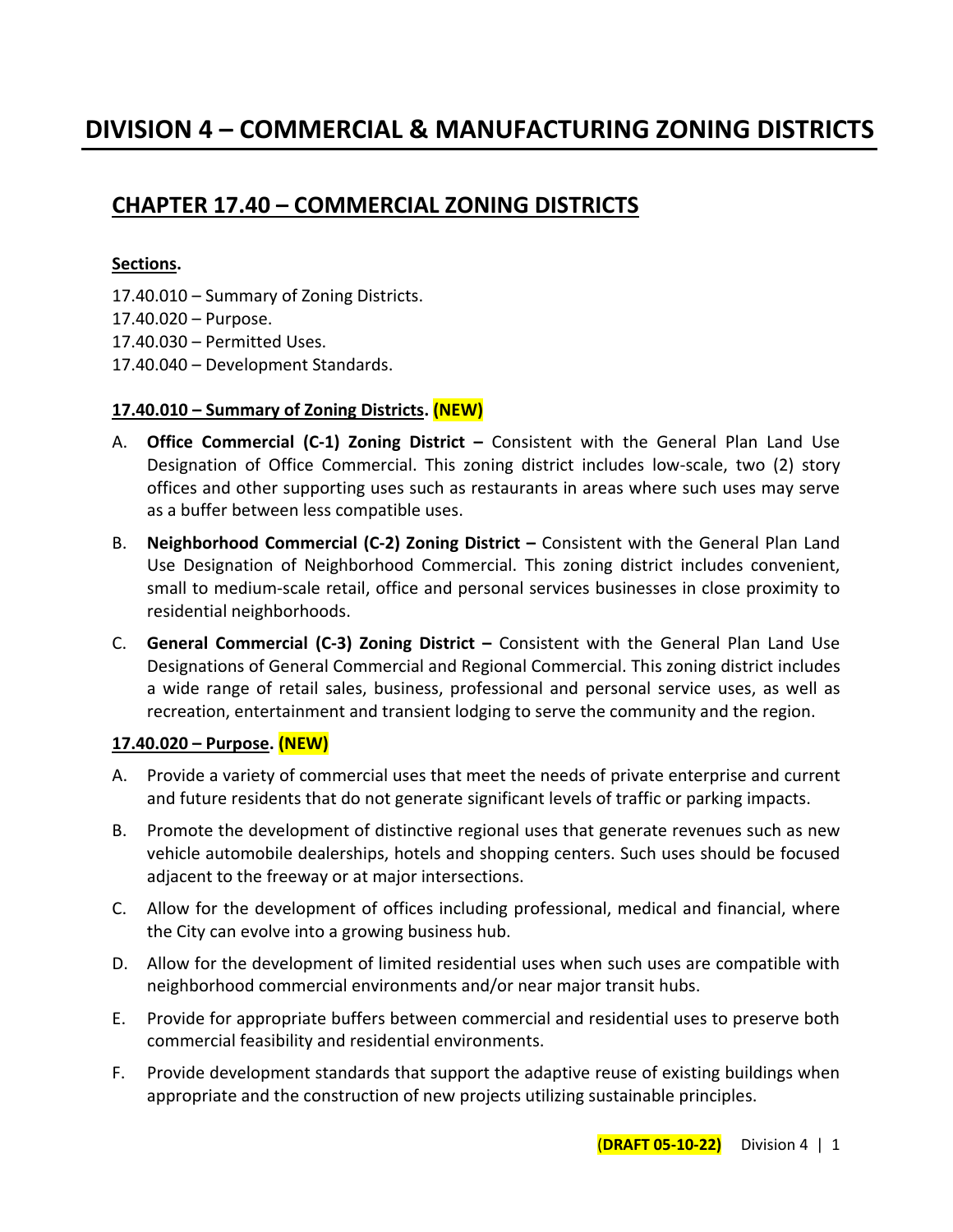# **17.40.030 – Permitted Uses. (FULLY UPDATED)**

- A. **Permitted Uses.** Table 17.40-1 prescribes the land use regulations for commercial zoning districts. Additional regulations are denoted in the right-hand column. These designations apply strictly to the permissibility of land uses; applications for building structures may require other discretionary review.
- B. **Unlisted Uses.** Any land use not listed in Table 17.40-1 is not permitted in commercial zoning districts, except as outlined in Section 17.12.050 (Rules and Measurements – Additional Permitted Uses) of this Title.

| Table 17.40-1 - Permitted Uses - Commercial Zoning Districts                  |              |       |              |              |
|-------------------------------------------------------------------------------|--------------|-------|--------------|--------------|
| Residential - Main Uses                                                       | $C-1$        | $C-2$ | $C - 31$     | <b>Notes</b> |
| Factory-built housing                                                         | P            | P     | P            |              |
| Live/work units                                                               | $\mathsf{C}$ | C     | $\mathsf{C}$ | 17.110.050   |
| Mixed-use development - horizontal                                            |              |       | P            | 17.110.060   |
| Multiple-family, three (3) or more attached<br>or detached dwellings on a lot | P            | P     | P            | 17.40.040(B) |
| Planned Residential Developments (PRD)                                        | $\mathsf{R}$ | R     | R            | 17.127       |
| Religious institutions housing (reserved)                                     | $-$          | $-$   | $-$          | 17.110.070   |
| Senior housing                                                                | C            | C     | C            |              |
| Single Room Occupancy (SRO) facility                                          |              |       | C            | 17.110.080   |
| <b>Residential - Ancillary Uses</b>                                           |              |       |              |              |
| Accessory building                                                            | P            | P     | P            | 17.110.020   |
| Home occupation business                                                      | P            | P     | P            | 17.110.040   |
| Lighted outdoor sporting field or court, private                              | M            | M     | M            |              |
| <b>Community Care Uses</b>                                                    |              |       |              |              |
| Adult daycare facility, general*                                              | C            | C     | C            |              |
| Alcoholism or drug abuse treatment facility                                   |              |       | $\mathsf{C}$ |              |
| Childcare facility*                                                           | C            | C     | C            |              |
| Elder care or assisted living facility*                                       | $-$          | C     | C            |              |
| Emergency shelter -                                                           |              |       |              |              |
| Less than 25 beds/occupants                                                   | $-$          | --    | P            | 17.112.090   |
| 25 or more beds/occupants                                                     |              |       | $\mathsf{C}$ | 17.112.090   |

<sup>&</sup>lt;sup>1</sup> Residential uses are only permitted within ¼-mile of a Major Transit Intersection (MTI).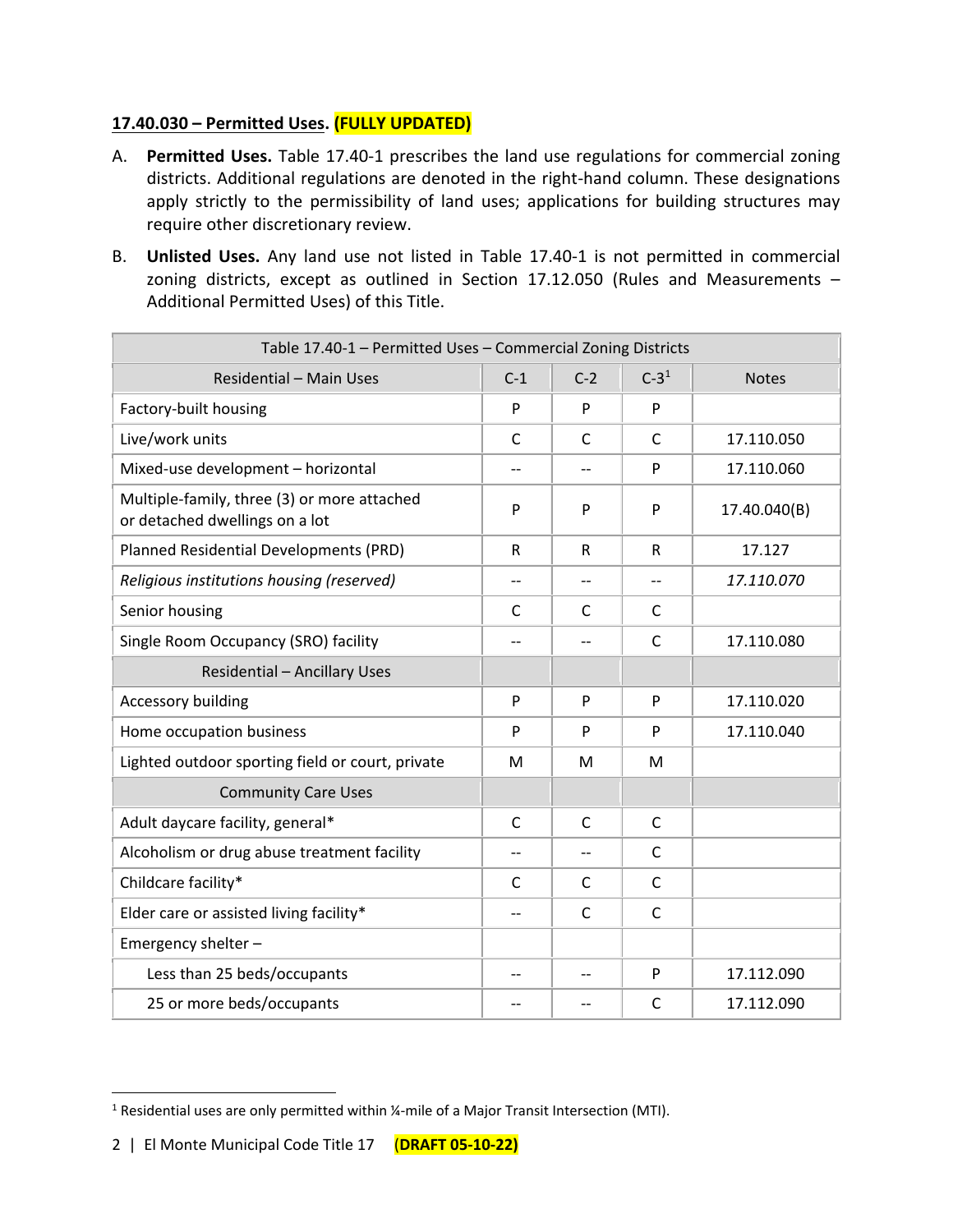| Table 17.40-1 - Permitted Uses - Commercial Zoning Districts (continued) |                          |              |                |               |
|--------------------------------------------------------------------------|--------------------------|--------------|----------------|---------------|
| <b>Community Care Uses (continued)</b>                                   | $C-1$                    | $C-2$        | $C-3$          | <b>Notes</b>  |
| Low barrier navigation center -                                          |                          |              |                |               |
| Less than 25 beds/occupants                                              | P                        | P            | $P^2$          | 17.112.110    |
| 25 or more beds/occupants                                                | A                        | A            | A <sub>2</sub> | 17.112.110    |
| Residential care facility, general                                       |                          | C            | $\mathsf{C}$   |               |
| Social rehabilitation facility                                           | --                       |              | C              |               |
| Supportive or transitional housing                                       | P                        | P            | P <sub>2</sub> |               |
| Public & Quasi-Public Uses                                               |                          |              |                |               |
| Electrical distribution substation                                       | $\mathsf{C}$             | $\mathsf{C}$ | $\mathsf{C}$   |               |
| Government or government related facility*                               | ${\sf P}$                | P            | P              |               |
| Hospital or clinic -                                                     |                          |              |                |               |
| Hospital                                                                 | $\overline{\phantom{a}}$ | $-$          | C              |               |
| Urgent care medical center*                                              | P                        | P            | P              |               |
| Recreation facility -                                                    |                          |              |                |               |
| Public                                                                   | P                        | P            | P              |               |
| Private                                                                  | $-$                      | C            | C              |               |
| School & educational facility -                                          |                          |              |                |               |
| College or university, public                                            | $-$                      | $\mathsf{C}$ | $\mathsf{C}$   |               |
| College or university, private                                           | $-$                      | C            | $\mathsf{C}$   |               |
| K-12, public                                                             | P                        | P            | P              |               |
| K-12, private                                                            | $\mathsf{C}$             | $\mathsf{C}$ | $\mathsf{C}$   |               |
| Preschool, public                                                        | P                        | P            | P              |               |
| Preschool, private                                                       | C                        | $\mathsf{C}$ | C              |               |
| Specialized education and training*                                      | --                       | M            | M              |               |
| Tutoring and education center*                                           | P                        | P            | P              |               |
| <b>Utility facility</b>                                                  | $\mathsf C$              | $\mathsf C$  | $\mathsf C$    |               |
| Wireless facility*                                                       | See notes                |              |                | 17.90 & 17.92 |
| Assembly & Entertainment Uses                                            |                          |              |                |               |
| Ancillary entertainment*                                                 | $\qquad \qquad -$        | P            | P              |               |
| Assembly or meeting facility                                             | $-$                      | C            | C              |               |
| Commercial entertainment                                                 | --                       | $-$          | $\mathsf{C}$   |               |

<sup>2</sup> Uses only permitted within  $\frac{1}{4}$ -mile of an MTI.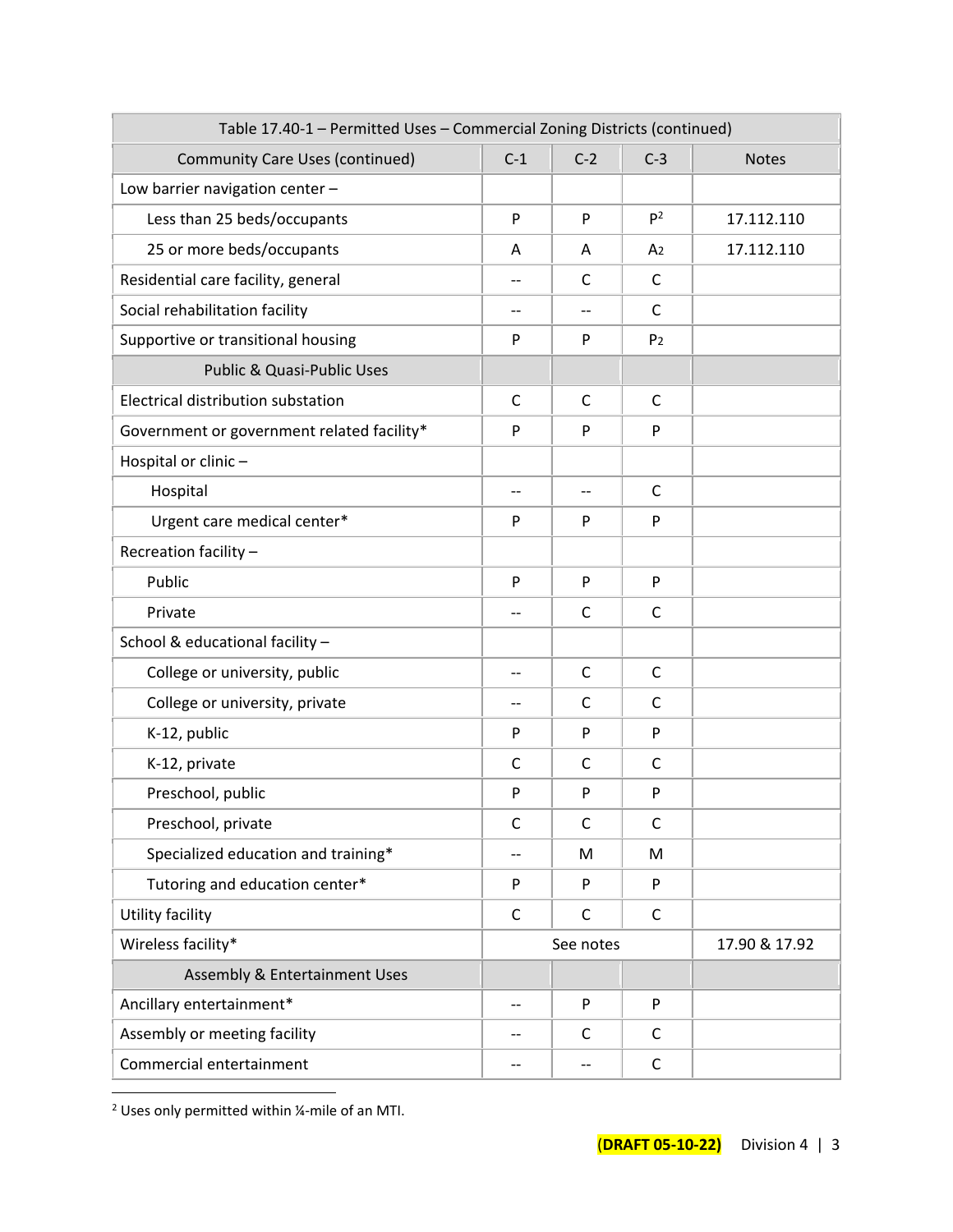| Table 17.40-1 - Permitted Uses - Commercial Zoning Districts (continued) |                          |                          |              |                    |
|--------------------------------------------------------------------------|--------------------------|--------------------------|--------------|--------------------|
| Assembly & Entertainment Uses (continued)                                | $C-1$                    | $C-2$                    | $C-3$        | <b>Notes</b>       |
| Commercial recreation facility -                                         |                          |                          |              |                    |
| Indoor                                                                   | $-$                      | $-$                      | C            | 5.76 for billiards |
| Outdoor                                                                  | $-$                      | $\overline{\phantom{a}}$ | C            |                    |
| Community center                                                         | P                        | P                        | P            |                    |
| Cultural institution                                                     | C                        | $\mathsf{C}$             | $\mathsf{C}$ |                    |
| Family entertainment center                                              | $-$                      | $-$                      | $\mathsf{C}$ |                    |
| Gaming center or arcade                                                  | $-$                      | C                        | C            | 5.96               |
| Nightclub                                                                | $-$                      | $\overline{\phantom{a}}$ | $\mathsf{C}$ | 5.32               |
| Religious institution*                                                   | $\mathsf{C}$             | $\mathsf{C}$             | $\mathsf{C}$ |                    |
| <b>Retail &amp; Office Uses</b>                                          |                          |                          |              |                    |
| Alcohol sales $3 -$                                                      |                          |                          |              |                    |
| Assembly and entertainment use, on-site <sup>4</sup>                     | C                        | C                        | $\mathsf{C}$ | 17.112.030         |
| Bar or tavern, on-site                                                   |                          | C                        | $\mathsf{C}$ | 17.112.030         |
| Brew pub, on-site and off-site                                           | $-$                      | $-$                      | $\mathsf{C}$ | 17.112.030         |
| Liquor store, off-site                                                   |                          | C                        | C            | 17.112.030         |
| Restaurant, limited hours, on-site*                                      | M                        | M                        | M            | 17.112.030         |
| Restaurant, on-site*                                                     | $\mathsf{C}$             | $\mathsf{C}$             | $\mathsf{C}$ | 17.112.030         |
| Retail store, off-site*                                                  | --                       | C                        | C            | 17.112.030         |
| Cannabis activity, commercial - dispensary*                              | P                        | P                        | P            | 5.18               |
| Convenience store or minimart*                                           | $\overline{\phantom{a}}$ | $\mathsf{C}$             | C            |                    |
| Food or beverage establishment -                                         |                          |                          |              |                    |
| Bakery or pâtisserie, retail*                                            | P                        | ${\sf P}$                | P            |                    |
| Bakery, commercial                                                       | --                       | $-\, -$                  | P            |                    |
| Coffeehouse or ice cream parlor*                                         | P                        | P                        | P            |                    |
| Outdoor seating/dining*                                                  | P                        | P                        | P            | 17.112.130         |
| Restaurant*                                                              | P                        | P                        | P            |                    |
| Grocery store*                                                           | --                       | P                        | P            |                    |
| Multiple-tenant commercial center*                                       | P                        | M                        | М            | 17.112.120         |

<sup>&</sup>lt;sup>3</sup> Alcohol sales can be for beer and wine or for beer, wine and distilled spirits. However, they shall be considered different levels of alcohol sales. Therefore, if a use has approval for beer and wine and wants to add spirits, a new CUP or MUP will be required.

<sup>&</sup>lt;sup>4</sup> Only applicable to assembly and entertainment uses permitted in the underlying zoning district.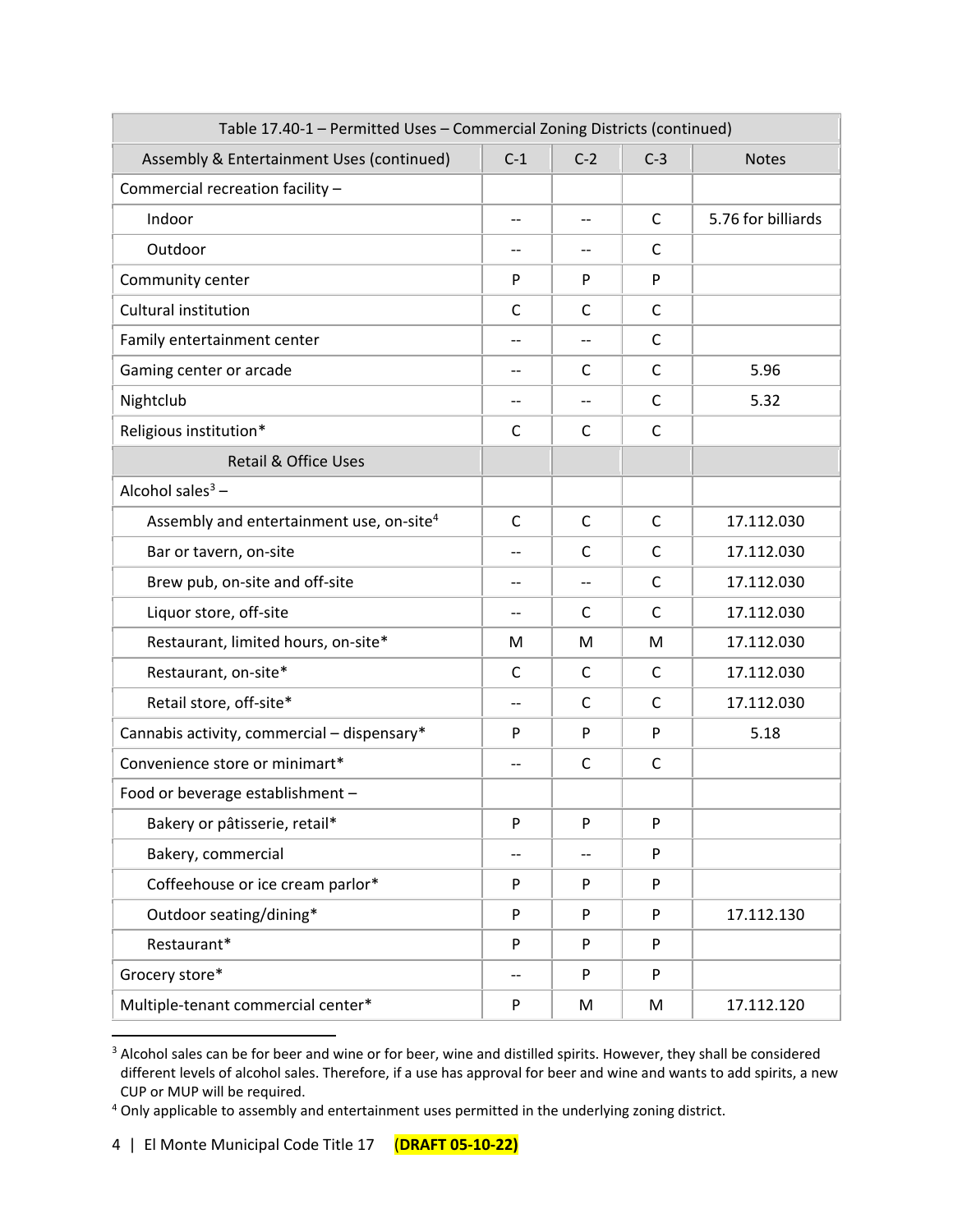| Table 17.40-1 - Permitted Uses - Commercial Zoning Districts (continued) |                          |              |              |                   |
|--------------------------------------------------------------------------|--------------------------|--------------|--------------|-------------------|
| Retail & Office Uses (continued)                                         | $C-1$                    | $C-2$        | $C-3$        | <b>Notes</b>      |
| Offices-                                                                 |                          |              |              |                   |
| Ancillary*                                                               | P                        | P            | P            |                   |
| Administrative, business professional*                                   | P                        | P            | P            |                   |
| Government*                                                              | P                        | P            | P            |                   |
| Medical and dental*                                                      | P                        | P            | P            |                   |
| Office supply store*                                                     | P                        | P            | P            |                   |
| Pawnbroker or pawnshop                                                   | $-$                      | $-$          | C            | 5.68 & 17.112.140 |
| Pharmacy*                                                                | P                        | P            | P            |                   |
| Retail sales (unless listed as a separate use)*                          | $\overline{\phantom{a}}$ | P            | P            |                   |
| Secondhand vendor*                                                       | $-$                      | M            | M            | 5.68 & 17.112.170 |
| Showroom sales                                                           | P                        | P            | P            |                   |
| Significant tobacco retailer                                             |                          |              | C            | 17.112.180        |
| Temporary use (reserved)*                                                | --                       | --           | $-$          | 17.124            |
| Vehicle retail use -                                                     |                          |              |              |                   |
| Parts and accessory store*                                               | --                       | P            | P            |                   |
| Sale and lease, limited                                                  | --                       | M            | M            |                   |
| Sale and lease, general new and used                                     | $\overline{\phantom{a}}$ | $\mathsf{C}$ | C            | 17.112.190        |
| Sale and lease, general used                                             | $-$                      | --           | C            | 5.96 & 17.112.190 |
| Sale and lease, major                                                    | $-$                      | --           | C            | 17.112.190        |
| Warehouse retailer or retail warehouse                                   | $-$                      | P            | P            |                   |
| Wholesaler                                                               | $-$                      | --           | P            |                   |
| <b>Service Uses</b>                                                      |                          |              |              |                   |
| Alternative financial establishment*                                     | $\overline{\phantom{a}}$ | --           | M            | 17.112.040        |
| Ambulance service                                                        | $-$                      | --           | C            |                   |
| Animal service -                                                         |                          |              |              |                   |
| Animal boarding/kennel                                                   | $-$                      | --           | $\mathsf{C}$ | 5.96              |
| Animal grooming*                                                         | P                        | P            | P            |                   |
| Veterinary service or animal hospital/clinic                             | $-$                      | P            | P            |                   |
| Appliance or electronics repair                                          | $\overline{\phantom{a}}$ | P            | P            |                   |
| Automated Teller Machine (ATM), walk-up*                                 | P                        | P            | P            | 17.112.050        |
| <b>Bail bonds</b>                                                        | --                       | $-$          | M            |                   |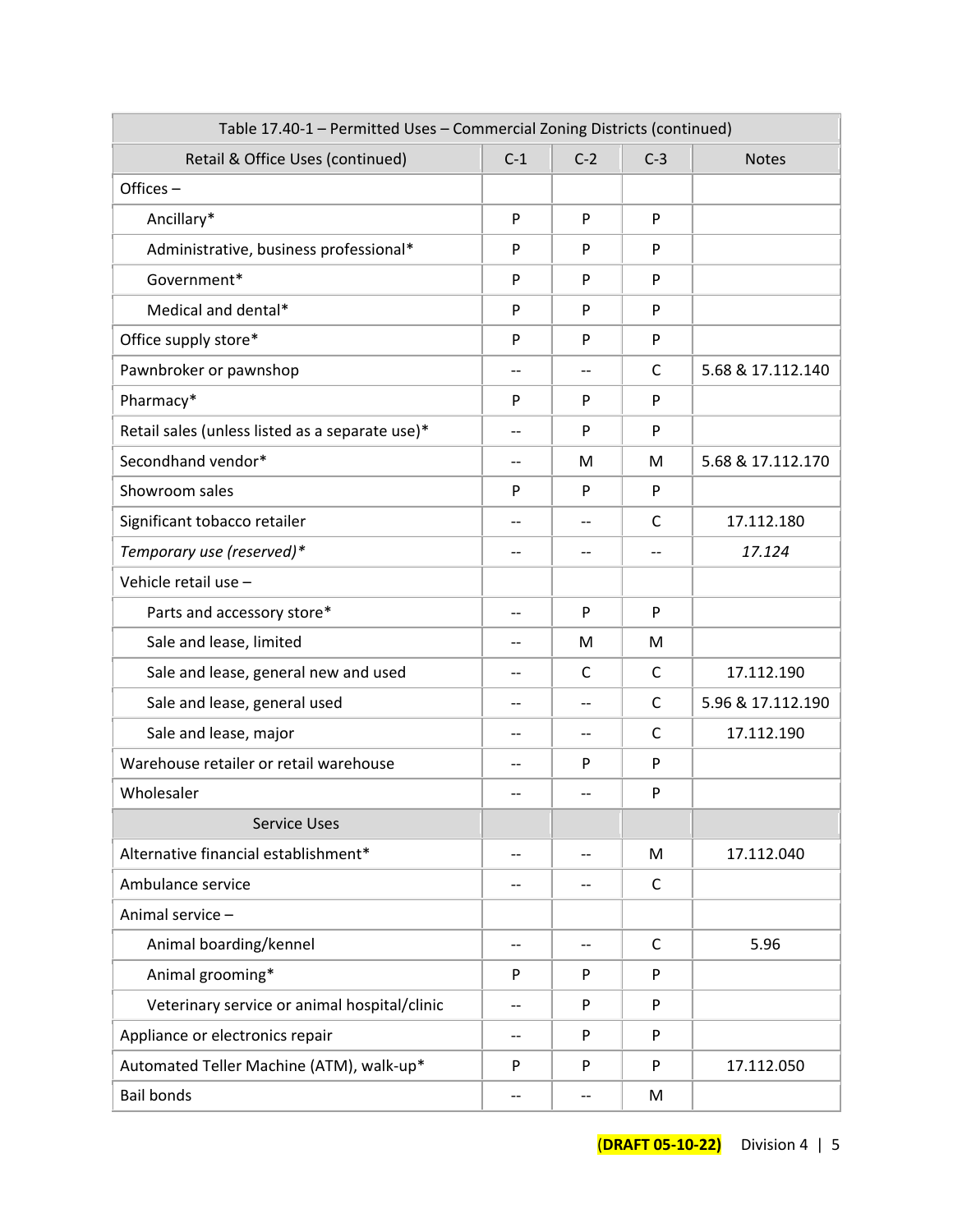| Table 17.40-1 - Permitted Uses - Commercial Zoning Districts (continued) |                          |                   |              |                   |
|--------------------------------------------------------------------------|--------------------------|-------------------|--------------|-------------------|
| Service Uses (continued)                                                 | $C-1$                    | $C-2$             | $C-3$        | <b>Notes</b>      |
| Collection containers -                                                  |                          |                   |              |                   |
| Small                                                                    | $\overline{\phantom{m}}$ | A                 | A            | 17.112.060        |
| Large                                                                    | $\overline{\phantom{m}}$ | --                | A            | 17.112.060        |
| Correctional facility                                                    | $-$                      | --                | $\mathsf{C}$ | 17.112.070        |
| Drive-thru business -                                                    |                          |                   |              |                   |
| Food or beverage establishment                                           | $\overline{\phantom{m}}$ | $\mathsf{C}$      | C            | 17.112.080        |
| Service or retail                                                        | M                        | M                 | M            | 17.112.080        |
| Financial institution*                                                   | P                        | P                 | P            |                   |
| Funeral home or mortuary                                                 | $-$                      | P <sup>5</sup>    | P            |                   |
| Hotels and motels*                                                       | $-$                      | $-$               | C            | 5.48 & 17.112.100 |
| Office concierge service*                                                | P                        | P                 | P            |                   |
| Personal service use -                                                   |                          |                   |              |                   |
| General*                                                                 | P                        | P                 | P            | 17.112.150        |
| Restricted*                                                              | $\qquad \qquad -$        | M                 | M            | 17.112.150        |
| Massage                                                                  | $-$                      | $-$               | C            | 5.56 & 17.112.150 |
| Philanthropic or charitable institution*                                 | P                        | P                 | P            |                   |
| Recycling facility -                                                     |                          |                   |              |                   |
| Mobile                                                                   | P                        | ${\sf P}$         | P            | 17.112.160        |
| Self-service                                                             | --                       | A                 | A            | 17.112.160        |
| Small                                                                    | $-$                      | $-$               | M            | 17.112.160        |
| Vehicle service uses -                                                   |                          |                   |              |                   |
| Repair, limited                                                          | --                       | M                 | M            | 17.112.200        |
| Repair, minor                                                            | --                       | $\mathsf{C}$      | C            | 17.112.200        |
| Repair, major                                                            | --                       | $-$               | $\mathsf C$  | 17.112.200        |
| Rental, automobile                                                       | $-$                      | $\mathsf C$       | $\mathsf C$  |                   |
| Rental, truck                                                            | $\qquad \qquad -$        | $\qquad \qquad -$ | $\mathsf C$  |                   |
| Service station, minimum                                                 | $\qquad \qquad -$        | C                 | $\mathsf C$  | 17.112.210        |
| Service station, full                                                    | $-\!$ $\!-$              | $-$               | $\mathsf C$  | 17.112.210        |
| Washing facility                                                         | $-$                      | C                 | $\mathsf C$  | 17.112.220        |
| Wedding chapel*                                                          | $\overline{\phantom{a}}$ | M                 | M            |                   |

<sup>5</sup> Funeral home or mortuary shall not include crematories.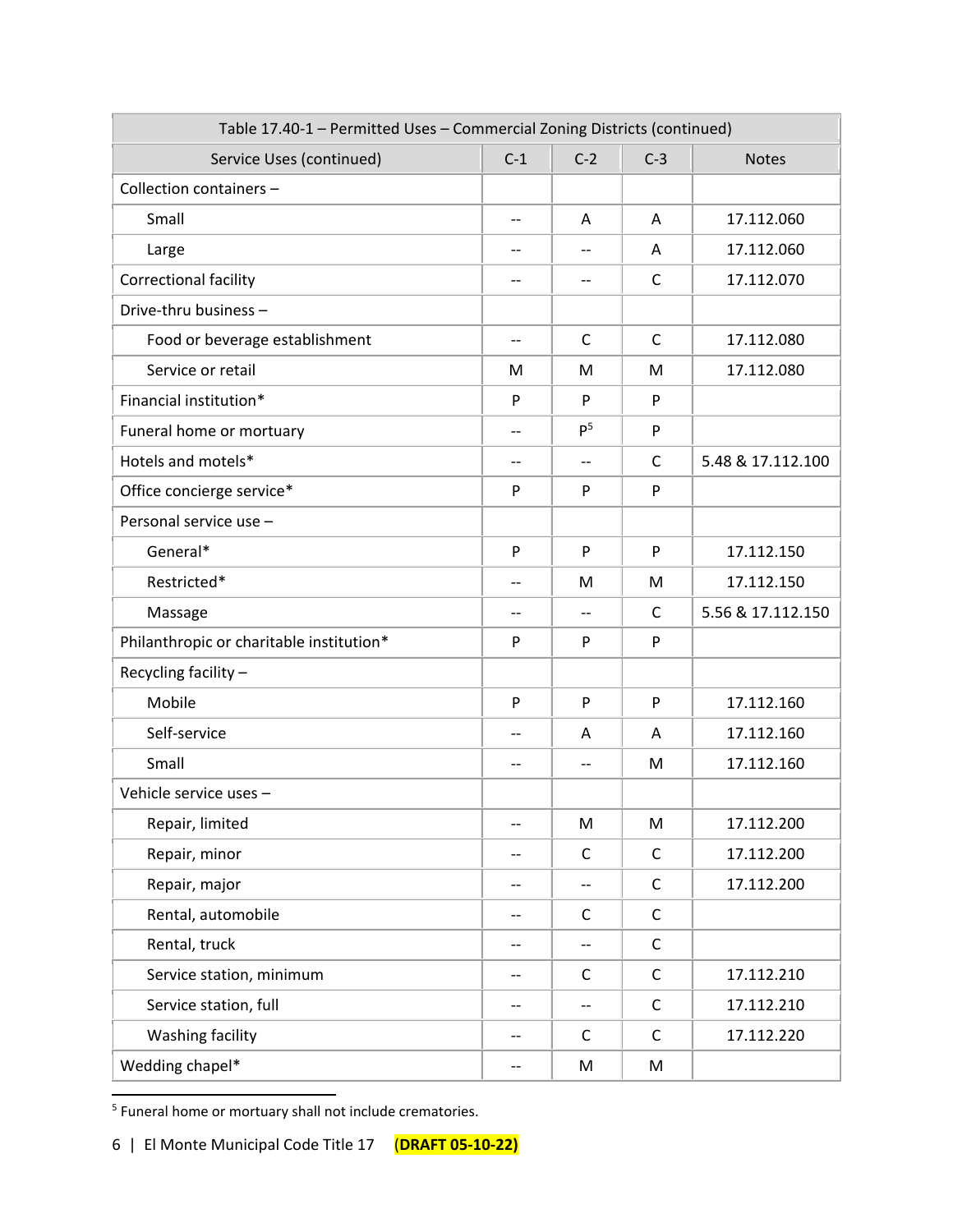| Table 17.40-1 - Permitted Uses - Commercial Zoning Districts (continued) |       |       |                |              |
|--------------------------------------------------------------------------|-------|-------|----------------|--------------|
| Industrial & Transportation Uses                                         | $C-1$ | $C-2$ | $C-3$          | <b>Notes</b> |
| Cannabis, commercial -                                                   |       |       |                |              |
| Cultivation, distributor, manufacturing and<br>Microbusiness             |       |       | P <sup>6</sup> | 5.18         |
| Testing laboratory*                                                      | P     | P     | P              | 5.18         |
| Manufacturing, ancillary                                                 |       |       | A              |              |
| Passenger transport or taxi service                                      |       |       | C              |              |
| Vehicle parking -                                                        |       |       |                |              |
| Attendant or valet parking                                               |       | C     | $\mathsf{C}$   |              |
| Car sharing, residential use*                                            | М     | М     | M              | 17.70.070(C) |
| Car sharing, nonresidential use*7                                        | M     | M     | M              |              |
| Parking structure*8                                                      |       |       | M              |              |
| Shared parking*                                                          | M     | м     | M              | 17.70.070(D) |
| Vehicle parking, limited (short-term)                                    |       |       | A              | 17.124       |

Key:

- \* Use permitted on properties zoned C-3 and developed with a horizontal mixed-use project.
- -- Use not permitted.
- P Use permitted by-right.
- A Use permitted after review and approval of an Administrative Permit (AP).
- T Use permitted after review and approval of a Temporary Use Permit (TUP).
- M Use permitted after review and approval of a Minor Use Permit (MUP).
- C Use permitted after review and approval of a Conditional Use Permit (CUP).
- R Use permitted after review and approval of a Planned Residential Development (PRD) Permit.

#### **17.40.040 – Development Standards. (FULLY UPDATED)**

A. **Development Standards.** Table 17.40-2 prescribes the development standards for commercial zoning districts:

| Table 17.40-2 - Development Standards - Commercial Zoning Districts |                        |                      |                       |  |  |  |
|---------------------------------------------------------------------|------------------------|----------------------|-----------------------|--|--|--|
| Development Standard                                                | $C-1$                  | $C-2$                | $C-3$                 |  |  |  |
| Land use description                                                | Professional<br>Office | Retail<br>Commercial | General<br>Commercial |  |  |  |
| Maximum height <sup>9</sup>                                         | 2 stories & 30 ft.     | 3 stories & 40 ft.   | 4 stories & 50 ft.    |  |  |  |

<sup>6</sup> Limited to the East Valley Entryway Area as shown on Exhibit A of City Council Ordinance No. 2924.

 $^7$  Car sharing shall be permitted by-right if there is no on-site parking of vehicles (i.e. it is only an office use).

<sup>8</sup> Parking structures shall be ancillary to a permitted use.

<sup>&</sup>lt;sup>9</sup> Refer to Section 17.60.030 of this Title for additional height exceptions and restrictions.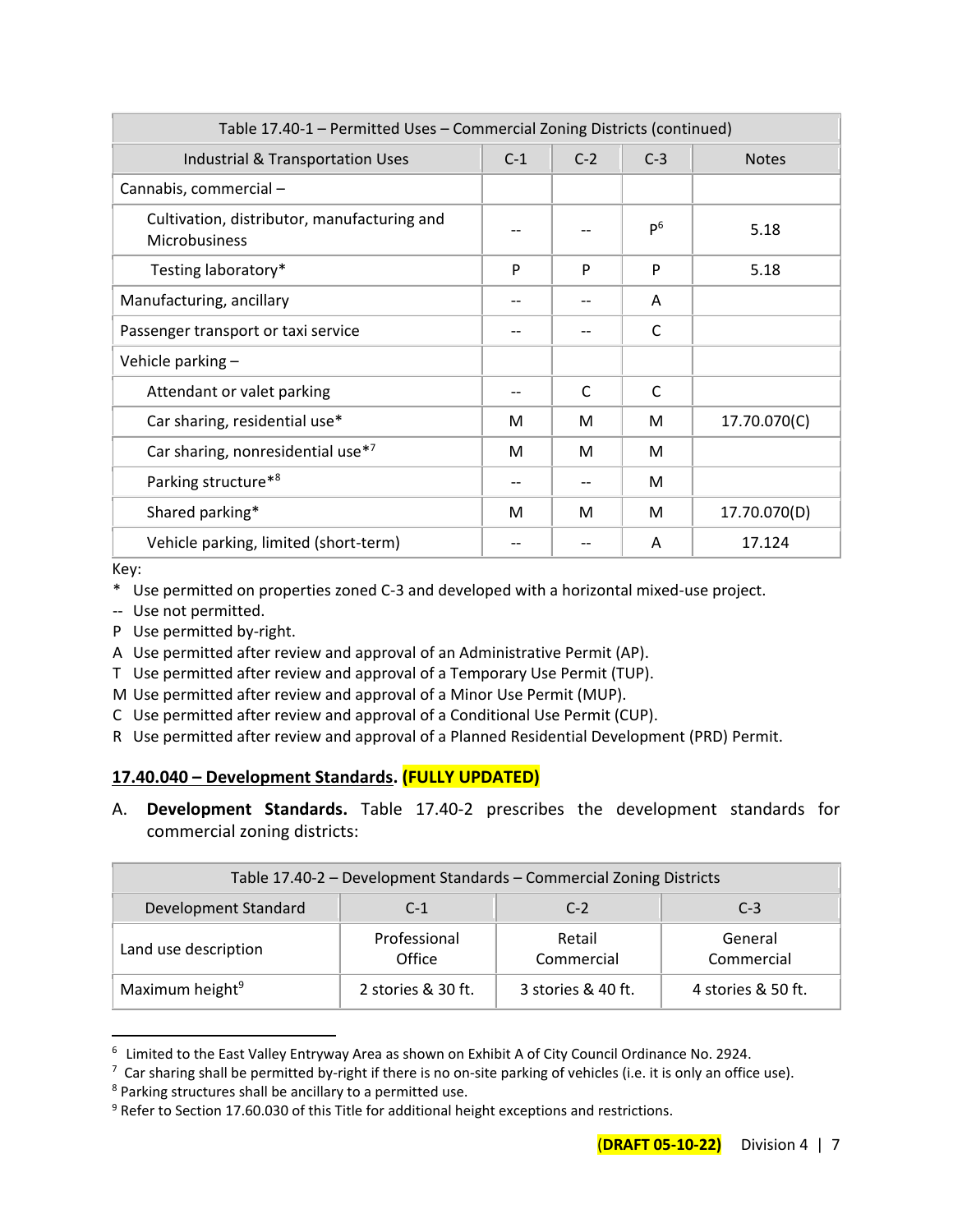| Table 17.40-2 - Development Standards - Commercial Zoning Districts (continued) |                                                             |                                                                            |                                                             |  |
|---------------------------------------------------------------------------------|-------------------------------------------------------------|----------------------------------------------------------------------------|-------------------------------------------------------------|--|
| Minimum Lot Specifications <sup>10</sup>                                        | $C-1$                                                       | $C-2$                                                                      | $C-3$                                                       |  |
| Area                                                                            | 30,000 sq. ft.                                              | 30,000 sq. ft.                                                             | 30,000 sq. ft.                                              |  |
| <b>Street frontage</b>                                                          | 150 ft.                                                     | 150 ft.                                                                    | 150 ft.                                                     |  |
| Depth                                                                           | 200 ft.                                                     | 200 ft.                                                                    | 200 ft.                                                     |  |
| Minimum Yard Setbacks <sup>11</sup>                                             |                                                             |                                                                            |                                                             |  |
| Front                                                                           | 10 ft.                                                      | 10 ft.                                                                     | 5 ft.                                                       |  |
| Street side                                                                     | 5 ft.                                                       | 5 ft.                                                                      | 5 ft.                                                       |  |
| Interior side <sup>12</sup>                                                     | $0$ ft.                                                     | $0$ ft.                                                                    | $0$ ft.                                                     |  |
| Rear                                                                            | 10 ft.                                                      | 15 ft.                                                                     | 20 ft.                                                      |  |
| Buffer standards when<br>abutting an R-zoned property -                         |                                                             |                                                                            |                                                             |  |
| Street side                                                                     | 10 ft. for the first<br>15 ft. from the<br>R-zoned property | 10 ft. for the first<br>20 ft. from the<br>R-zoned property                | 10 ft. for the first<br>25 ft. from the<br>R-zoned property |  |
| Interior side                                                                   | 10 ft.                                                      | 15 ft.                                                                     | 20 ft.                                                      |  |
| Rear                                                                            | 15 ft.                                                      | 20 ft.                                                                     | 25 ft.                                                      |  |
| Other standards                                                                 |                                                             |                                                                            |                                                             |  |
| Minimum distance between<br>on-site buildings                                   | 10 ft.                                                      | 1 building greater than 30 ft. high: 20 ft.<br>All other instances: 10 ft. |                                                             |  |
| Maximum lot coverage                                                            | 45%                                                         | 50%                                                                        | 50%                                                         |  |
| Maximum Floor Area Ratio<br>(FAR)                                               | 0.50 to 0.75<br>(see 2011 General Plan Figure LU-1)         | 0.75 to 1.00<br>(see General Plan<br>Figure LU-1)                          |                                                             |  |

- B. **Multiple-family Residential Developments.** Residential projects shall comply with all provisions of the High Density Multiple-Family (R-4) zoning district, with exception to the following:
	- 1. The minimum front yard setback shall be ten (10) feet. All street setbacks shall be fully landscaped as prescribed in Section 17.72.060 (Landscaping Requirements) of this Title.
	- 2. The minimum lot size shall be 20,000 square feet for properties with frontage along major arterials (see General Plan Figure C-4).
	- 3. The minimum interior side yard setback shall be five (5) feet.

<sup>&</sup>lt;sup>10</sup> For new lots. Refer to Section 16.26.020 of Title 16 (Subdivisions) for additional standards.

 $11$  All street setbacks shall be fully landscaped as prescribed in Section 17.72.060.

<sup>&</sup>lt;sup>12</sup> Interior side yard setback shall be a minimum 10 ft. if abutting an R-use.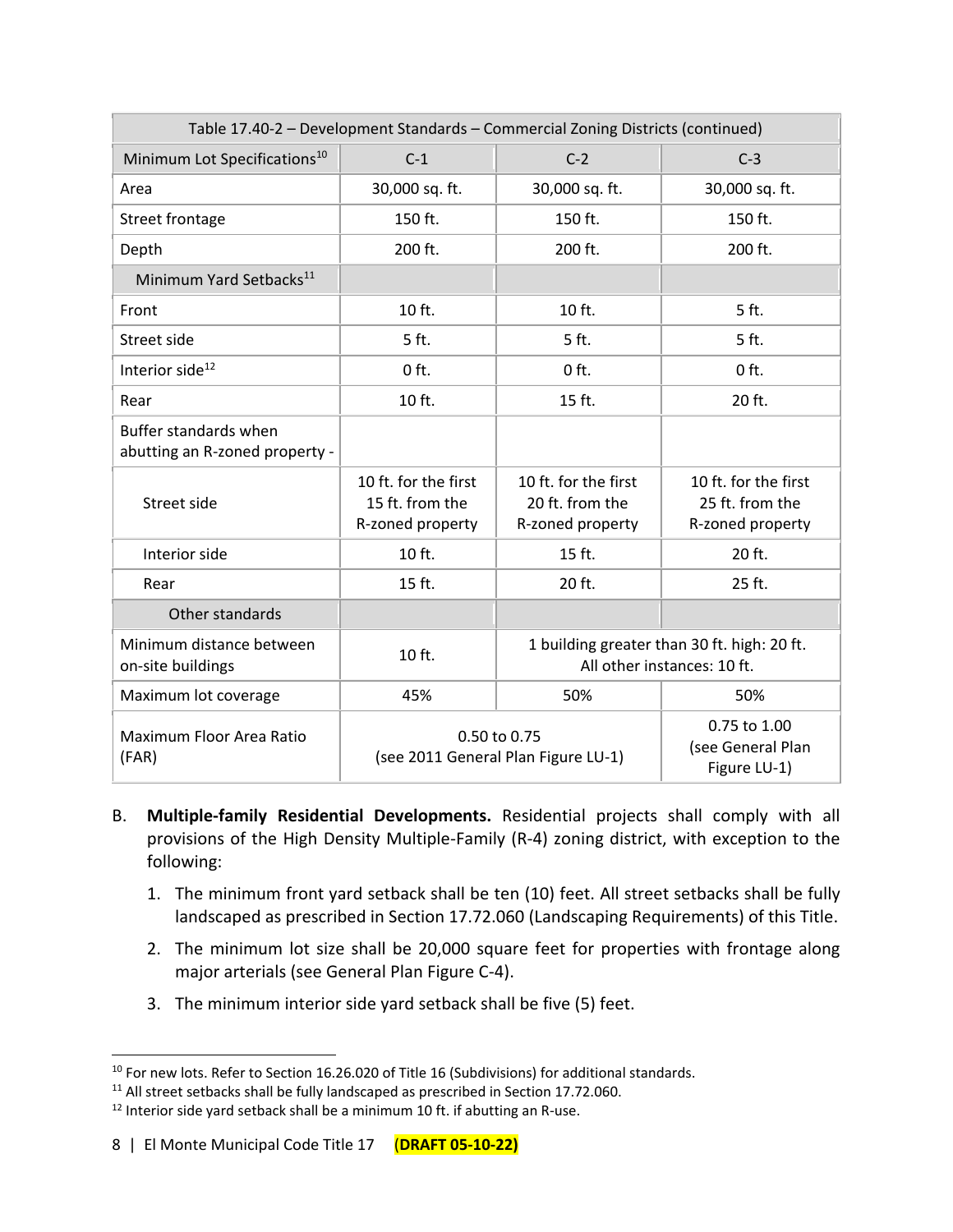- 4. The minimum residential density shall be 20 units per acre. This may be reduced to 15 units per acre for properties developed with a horizontal mixed-use project.
- 5. Minimum open space:
	- a. The minimum usable open space shall be 400 square feet for each dwelling unit for properties zoned C-1. At least 75 square feet of the required open space shall be private open space.
	- b. The minimum usable open space shall be 300 square feet for each dwelling unit for properties zoned C-2 or within one-quarter (¼) mile of an MTI and zoned C-3. At least 60 square feet of the required open space shall be private open space.
	- c. Private open space shall be contiguous to each unit. The remaining usable open space may be private or common.
- 6. The maximum allowable Floor Area Ratio (FAR) shall not exceed 0.60. However, an FAR Bonus may be permitted, per the requirements of Subsection 17.24.040(B) (Multiple-Family Dwelling Zoning Districts – Floor Area Ratio Bonus) of this Title:
	- a. The maximum bonus shall be 0.20 for properties zoned C-1.
	- b. The maximum bonus shall be 0.25 for properties zoned C-2, or within one-quarter (¼) mile of an MTI and zoned C-3.
	- c. The maximum FAR for properties developed with horizontal mixed-use. The maximum FAR for the residential portion of the property shall be calculated as outlined in this Subsection. The maximum FAR for the nonresidential portion of the property shall be calculated as identified in 2011 General Plan Figure LU-1 (Land Use Policy Plan). FAR shall not be transferred between the residential and nonresidential portions of the property.
- C. **Other Development Standards.** Table 17.40-3 denotes additional development standards found in other Chapters or Sections of this Title that apply to the commercial zoning districts:

| Table 17.40-3 - Other Development Standards |                           |  |  |  |
|---------------------------------------------|---------------------------|--|--|--|
| Development Standard                        | <b>Chapter or Section</b> |  |  |  |
| Height exceptions and restrictions          | 17.60.030                 |  |  |  |
| Landscaping                                 | 17.72 & 17.74             |  |  |  |
| Outdoor display and storage                 | 17.60.040                 |  |  |  |
| Outdoor lighting                            | 17.60.050                 |  |  |  |
| Parking                                     | 17.70                     |  |  |  |
| Refuse storage facilities                   | 17.60.080                 |  |  |  |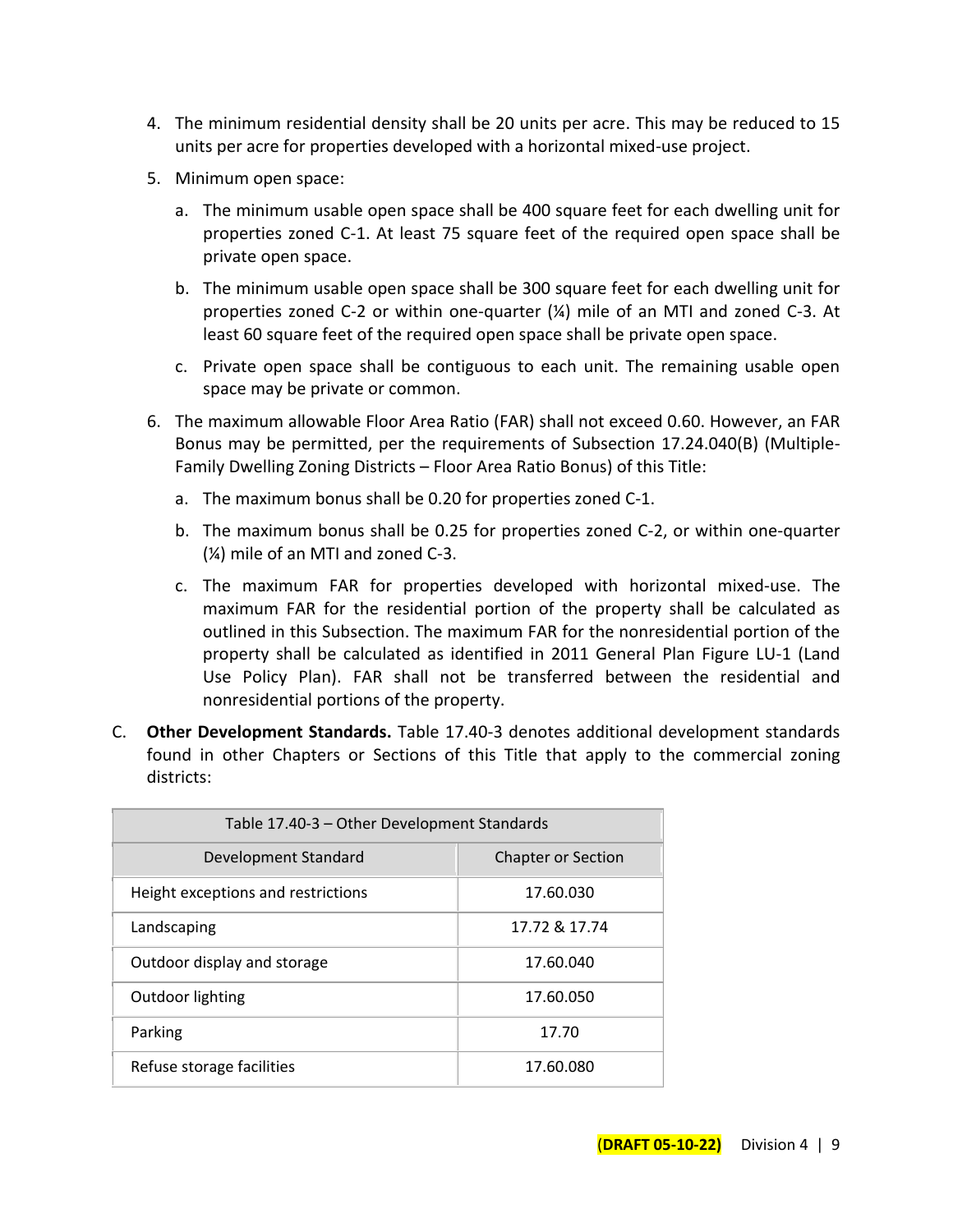| Table 17.40-3 - Other Development Standards (continued) |                           |  |  |  |
|---------------------------------------------------------|---------------------------|--|--|--|
| Development Standard                                    | <b>Chapter or Section</b> |  |  |  |
| Screening                                               | 17.60.100                 |  |  |  |
| Security bars                                           | 17.60.110                 |  |  |  |
| Walls, fences and hedges                                | 17.60.120                 |  |  |  |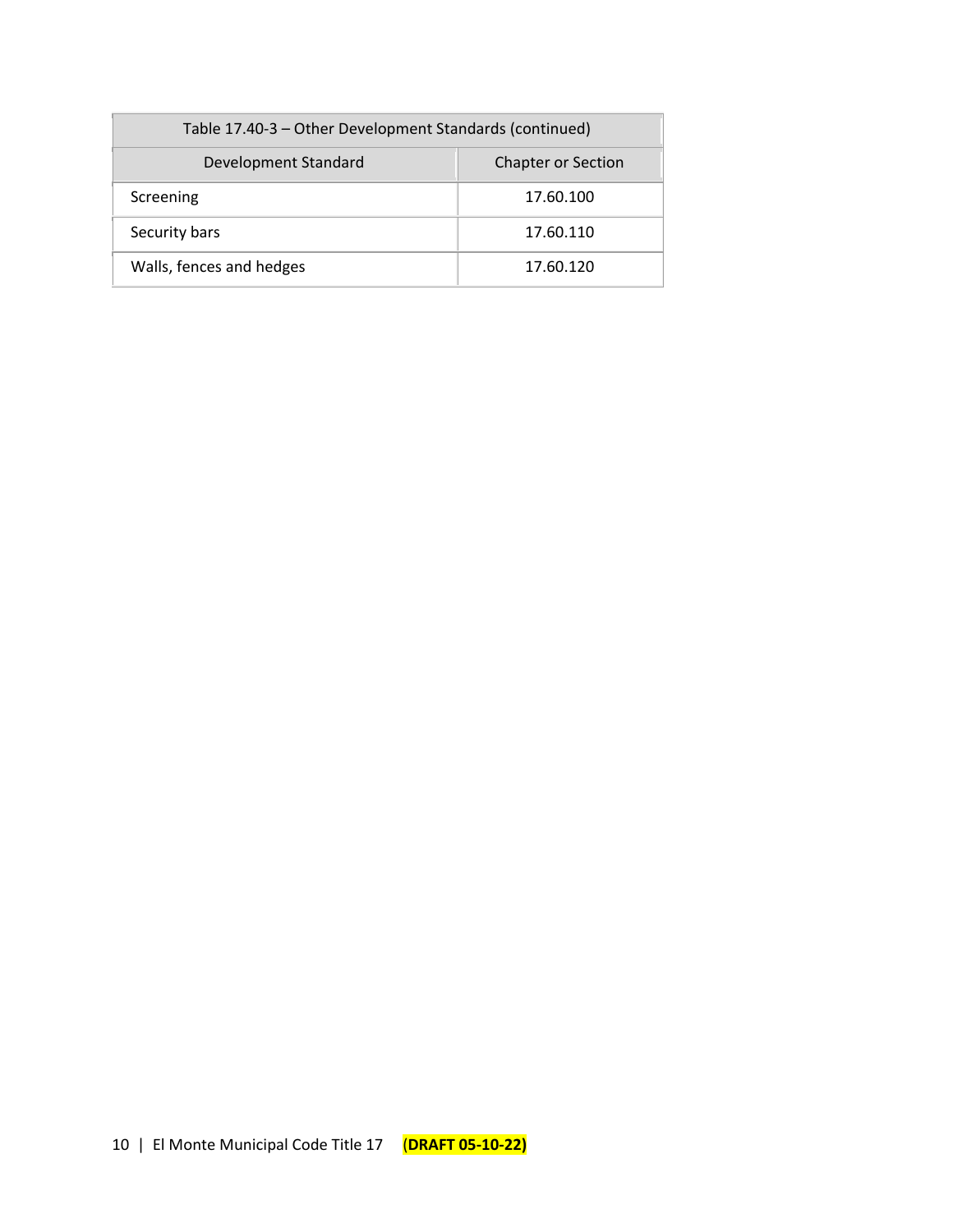# **CHAPTER 17.42 – MANUFACTURING ZONING DISTRICTS**

# **Sections.**

- 17.42.010 Summary of Zoning Districts.
- 17.42.020 Purpose.
- 17.42.030 Permitted Uses.
- 17.42.040 Development Standards.

# **17.42.010 – Summary of Zoning Districts. (NEW)**

- A. **Light Manufacturing (M-1) Zoning District –** Consistent with the General Plan Land Use Designation of Industrial/Business Park. This zoning district is established to provide areas appropriate for a diverse range of light industrial uses, including limited manufacturing and processing, research and development, fabrication, utility equipment and service yards, wholesaling, warehousing, and distribution activities. Other uses such as office, retail and restaurants are permitted.
- B. **General Manufacturing (M-2) Zoning District –** Consistent with the General Plan Land Use Designation of Industrial/Business Park. This zoning district is primarily located in the City's Northwest Industrial District. In addition to the uses permitted in M-1 zoning district, the M-2 zoning district is intended to accommodate a broader range of industrial uses.

#### **17.42.020 – Purpose. (NEW)**

- A. Designate adequate land for industrial, office and research and development uses to strengthen the City's economic base and provide a range of employment opportunities for the current and future population of the City and region.
- B. Provide for the appropriate location of businesses that may have the potential to generate off-site impacts, while providing to ensure compatibility in use and form with existing and planned land uses.
- C. Provide development standards that support the adaptive reuse of existing buildings when appropriate and construction of new projects utilizing sustainable principles.
- D. Protect sensitive land uses in close proximity to manufacturing zoning districts including single-family residential, multiple-family residential and educational facilities.

#### **17.42.030 – Permitted Uses. (FULLY UPDATED)**

- A. **Permitted Uses.** Table 17.42-1 prescribes the land use regulations for manufacturing zoning districts. Additional regulations are denoted in the right-hand column. These designations apply strictly to the permissibility of land uses; applications for building structures may require other discretionary review.
- B. **Unlisted Uses.** Any land use not listed in Table 17.42-1 is not permitted in manufacturing zoning district, except as outlined in Section 17.12.050 (Rules and Measurements – Additional Permitted Uses) of this Title.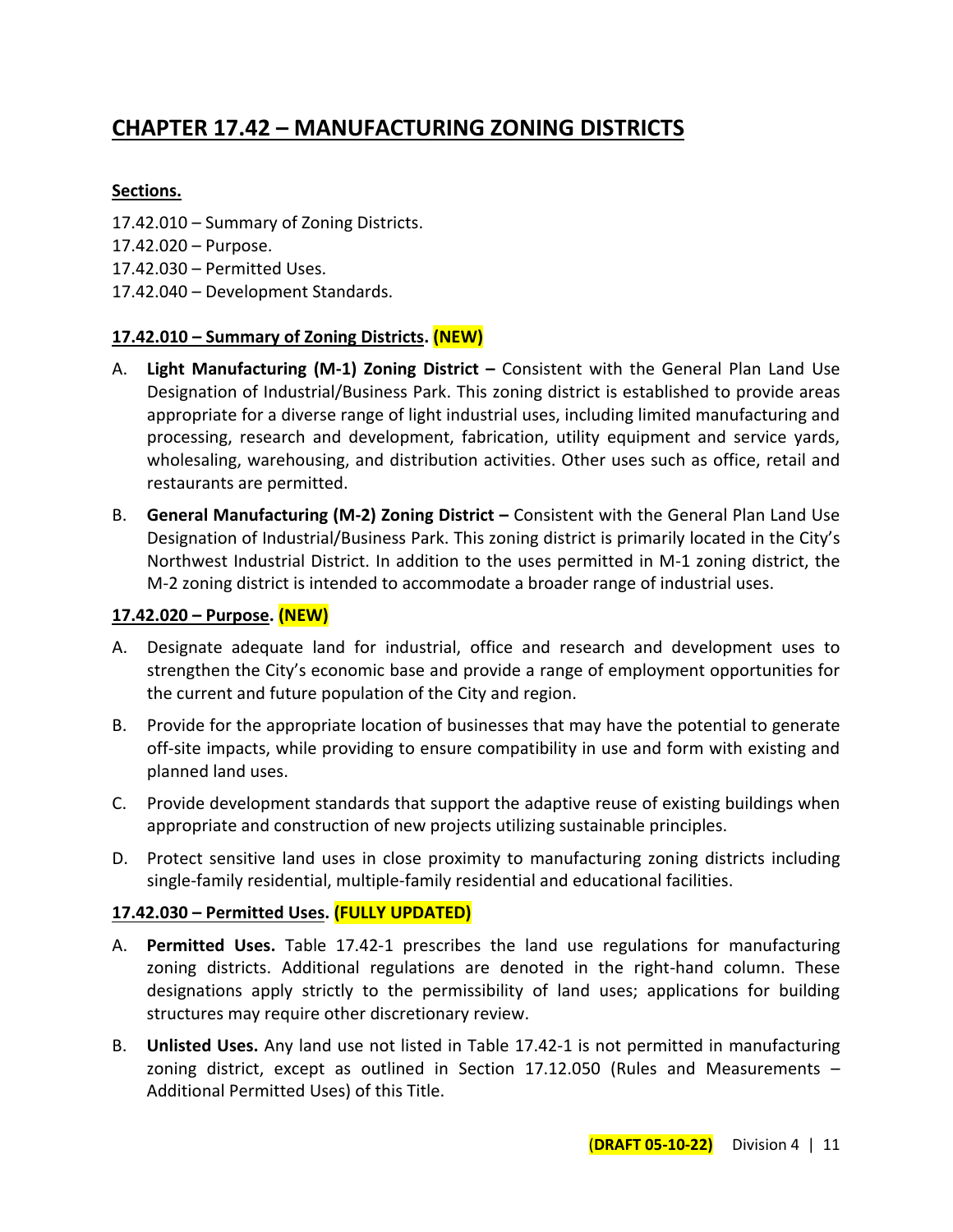| Table 17.42-1 - Permitted Uses - Manufacturing Zoning Districts |              |              |                            |  |
|-----------------------------------------------------------------|--------------|--------------|----------------------------|--|
| <b>Community Care Uses</b>                                      | $M-1$        | $M-2$        | <b>Notes</b>               |  |
| Alcoholism or drug abuse treatment facility                     | C            | $\mathsf{C}$ |                            |  |
| Emergency shelter -                                             |              |              |                            |  |
| Less than 25 beds/occupants                                     | P            | P            | 17.112.090                 |  |
| 25 or more beds/occupants                                       | C            | C            | 17.112.090                 |  |
| Social rehabilitation facility                                  | C            | C            |                            |  |
| Public & Quasi-Public Uses                                      |              |              |                            |  |
| Electrical distribution substation                              | M            | M            |                            |  |
| Government or government related facility                       | P            | P            |                            |  |
| Specialized education and training                              | м            | М            |                            |  |
| Urgent care medical center                                      | P            | P            |                            |  |
| Utility facility                                                | $\mathsf{C}$ | C            |                            |  |
| Wireless facility                                               | See notes    |              | 17.90 & 17.92              |  |
| Assembly & Entertainment Uses                                   |              |              |                            |  |
| Adult entertainment establishment                               | C            | C            | 5.16, 5.98 &<br>17.112.020 |  |
| Ancillary entertainment                                         | P            | P            |                            |  |
| Assembly or meeting facility                                    | C            | C            |                            |  |
| Commercial entertainment                                        | C            | С            |                            |  |
| Commercial recreation facility -                                |              |              |                            |  |
| Indoor                                                          | C            | C            | 5.76 for billiards         |  |
| Outdoor                                                         | C            | C            |                            |  |
| <b>Cultural institution</b>                                     | P            | P            |                            |  |
| Family entertainment center                                     | $\mathsf{C}$ | $\mathsf{C}$ |                            |  |
| Nightclub                                                       | $\mathsf C$  | C            | 5.32                       |  |
| <b>Retail &amp; Office Uses</b>                                 |              |              |                            |  |
| Alcohol sales $13 -$                                            |              |              |                            |  |
| Assembly and entertainment use, on-site <sup>14</sup>           | $\mathsf{C}$ | C            | 17.112.030                 |  |
| Bar or tavern, on-site                                          | C            | C            | 17.112.030                 |  |
| Brew pub, on-site and off-site                                  | C            | C            | 17.112.030                 |  |

<sup>&</sup>lt;sup>13</sup> Alcohol sales can be for beer and wine or for beer, wine and distilled spirits. However, they shall be considered different levels of alcohol sales. Therefore, if a use has approval for beer and wine and wants to add spirits, a new CUP or MUP will be required.

<sup>14</sup> Only applicable to assembly and entertainment uses permitted in the underlying zoning district.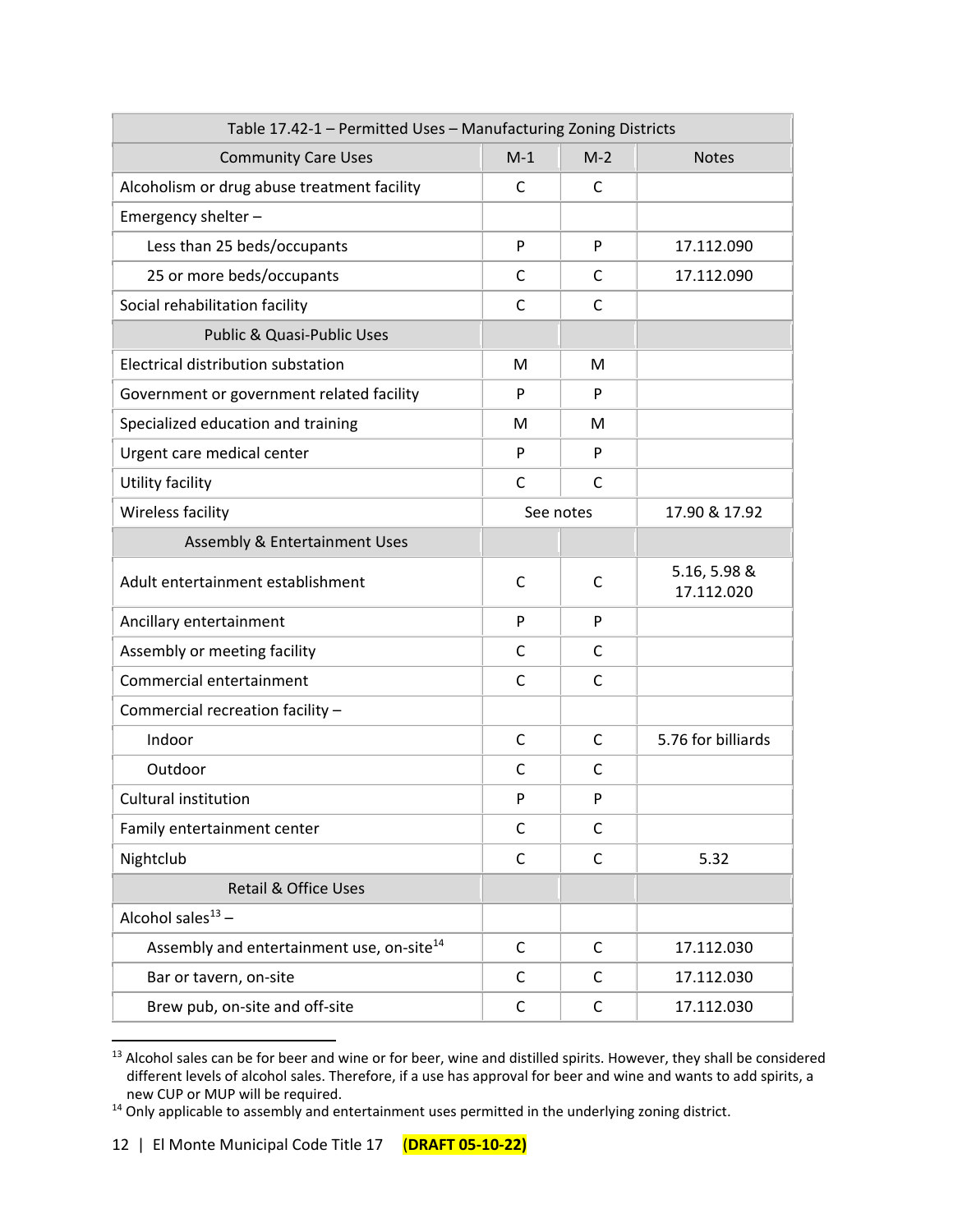| Table 17.42-1 - Permitted Uses - Manufacturing Zoning Districts (continued) |       |       |                   |  |
|-----------------------------------------------------------------------------|-------|-------|-------------------|--|
| Retail & Office Uses (continued)                                            | $M-1$ | $M-2$ | <b>Notes</b>      |  |
| Alcohol sales <sup>15</sup> (continued) -                                   |       |       |                   |  |
| Liquor store, off-site                                                      | C     | C     | 17.112.030        |  |
| Restaurant, limited hours, on-site                                          | M     | M     | 17.112.030        |  |
| Restaurant, on-site                                                         | C     | C     | 17.112.030        |  |
| Retail store, off-site                                                      | C     | C     | 17.112.030        |  |
| Cannabis activity, commercial - dispensary                                  | P     | P     | 5.18              |  |
| Convenience store or minimart                                               | C     | С     |                   |  |
| Food or beverage establishment -                                            |       |       |                   |  |
| Bakery or pâtisserie, retail                                                | P     | P     |                   |  |
| Bakery, commercial                                                          | P     | P     |                   |  |
| Coffeehouse or ice cream parlor                                             | P     | P     |                   |  |
| Outdoor seating/dining                                                      | P     | P     | 17.112.130        |  |
| Restaurant                                                                  | P     | P     |                   |  |
| Grocery store                                                               | P     | P     |                   |  |
| Multiple-tenant commercial center                                           | М     | M     | 17.112.120        |  |
| Offices-                                                                    |       |       |                   |  |
| Ancillary                                                                   | P     | P     |                   |  |
| Administrative, business professional                                       | P     | P     |                   |  |
| Government                                                                  | P     | P     |                   |  |
| Medical and dental                                                          | P     | P     |                   |  |
| Office supply store                                                         | P     | P     |                   |  |
| Pawnbroker or pawnshop                                                      | C     | С     | 5.68 & 17.112.140 |  |
| Pharmacy                                                                    | P     | P     |                   |  |
| Retail sales (unless listed as a separate use)                              | P     | P     |                   |  |
| Secondhand vendor                                                           | M     | M     | 5.68 & 17.112.170 |  |
| Showroom sales                                                              | P     | P     |                   |  |
| Significant tobacco retailer                                                | C     | C     | 17.112.180        |  |
| Temporary use (reserved)                                                    | --    | --    | 17.124            |  |

<sup>&</sup>lt;sup>15</sup> Alcohol sales can be for beer and wine or for beer, wine and distilled spirits. However, they shall be considered different levels of alcohol sales. Therefore, if a use has approval for beer and wine and wants to add spirits, a new CUP or MUP will be required.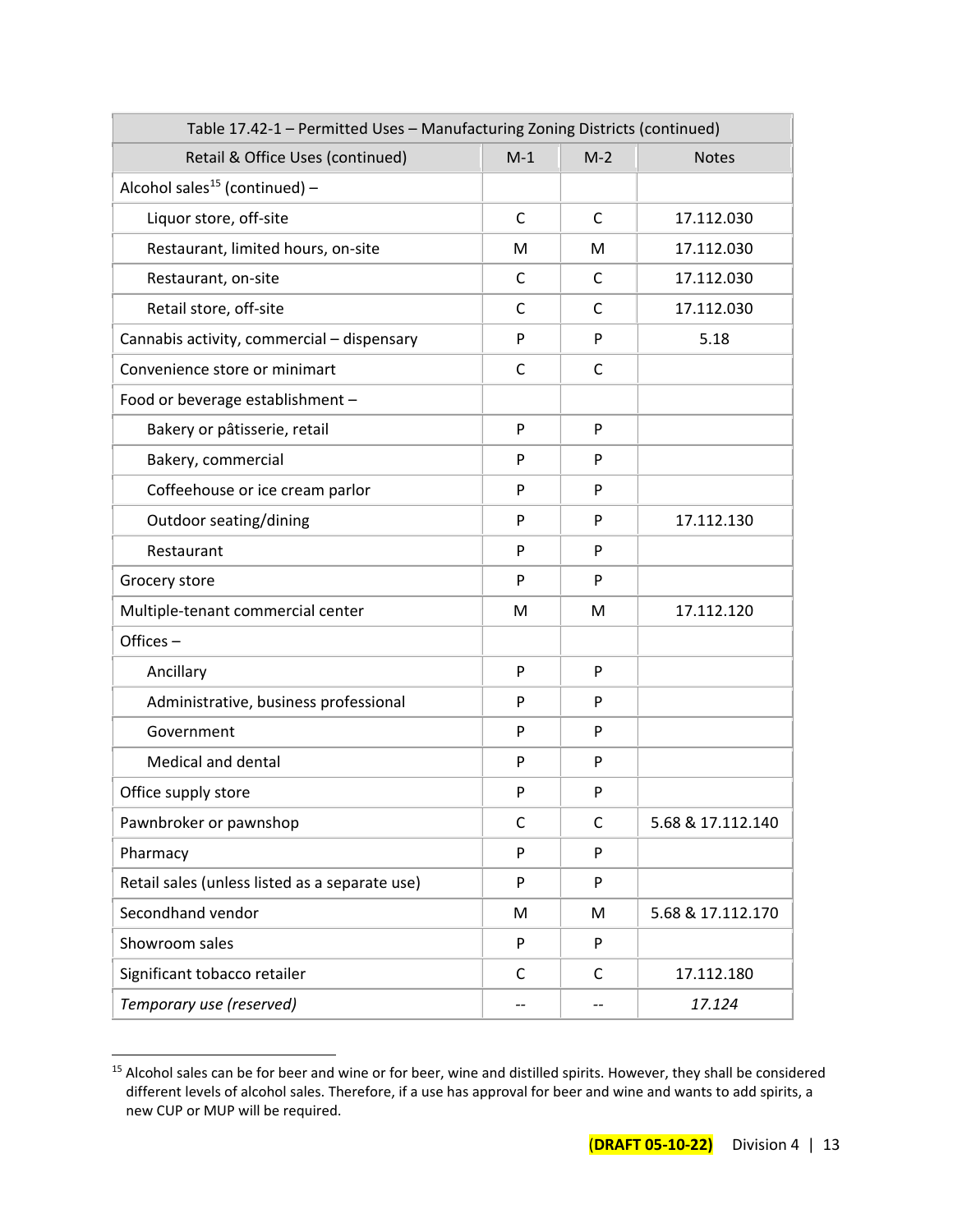| Table 17.42-1 - Permitted Uses - Manufacturing Zoning Districts (continued) |       |       |              |  |
|-----------------------------------------------------------------------------|-------|-------|--------------|--|
| Retail & Office Uses (continued)                                            | $M-1$ | $M-2$ | <b>Notes</b> |  |
| Vehicle retail use -                                                        |       |       |              |  |
| Parts and accessory store                                                   | P     | P     |              |  |
| Sale and lease, limited                                                     | P     | P     |              |  |
| Sales and lease, major                                                      | C     | C     | 17.112.190   |  |
| Warehouse retailer or retail warehouse                                      | P     | P     |              |  |
| Wholesaler                                                                  | P     | P     |              |  |
| <b>Service Uses</b>                                                         |       |       |              |  |
| Ambulance service                                                           | M     | M     |              |  |
| Animal service -                                                            |       |       |              |  |
| Animal boarding/kennel                                                      | М     | M     | 5.96         |  |
| Animal grooming                                                             | P     | P     |              |  |
| Veterinary service or animal hospital/clinic                                | P     | P     |              |  |
| Appliance or electronics repair                                             | P     | P     |              |  |
| Automated Teller Machine (ATM), walk-up                                     | P     | P     | 17.112.050   |  |
| <b>Bail bonds</b>                                                           | P     | P     |              |  |
| <b>Correctional facility</b>                                                | C     | C     | 17.112.070   |  |
| Drive-thru business -                                                       |       |       |              |  |
| Food or beverage establishment                                              | C     | C     | 17.112.080   |  |
| Service or retail                                                           | М     | М     | 17.112.080   |  |
| <b>Financial institution</b>                                                | P     | P     |              |  |
| Funeral home and mortuary                                                   | P     | P     |              |  |
| Office concierge service                                                    | P     | P     |              |  |
| Personal service use -                                                      |       |       |              |  |
| General                                                                     | P     | P     | 17.112.150   |  |
| Restricted                                                                  | M     | M     | 17.112.150   |  |
| Philanthropic or charitable institution                                     | P     | P     |              |  |
| Recycling facility -                                                        |       |       |              |  |
| Mobile                                                                      | P     | P     | 17.112.160   |  |
| Self-service                                                                | P     | P     | 17.112.160   |  |
| Small                                                                       | A     | A     | 17.112.160   |  |
| Large                                                                       | M     | M     | 17.112.160   |  |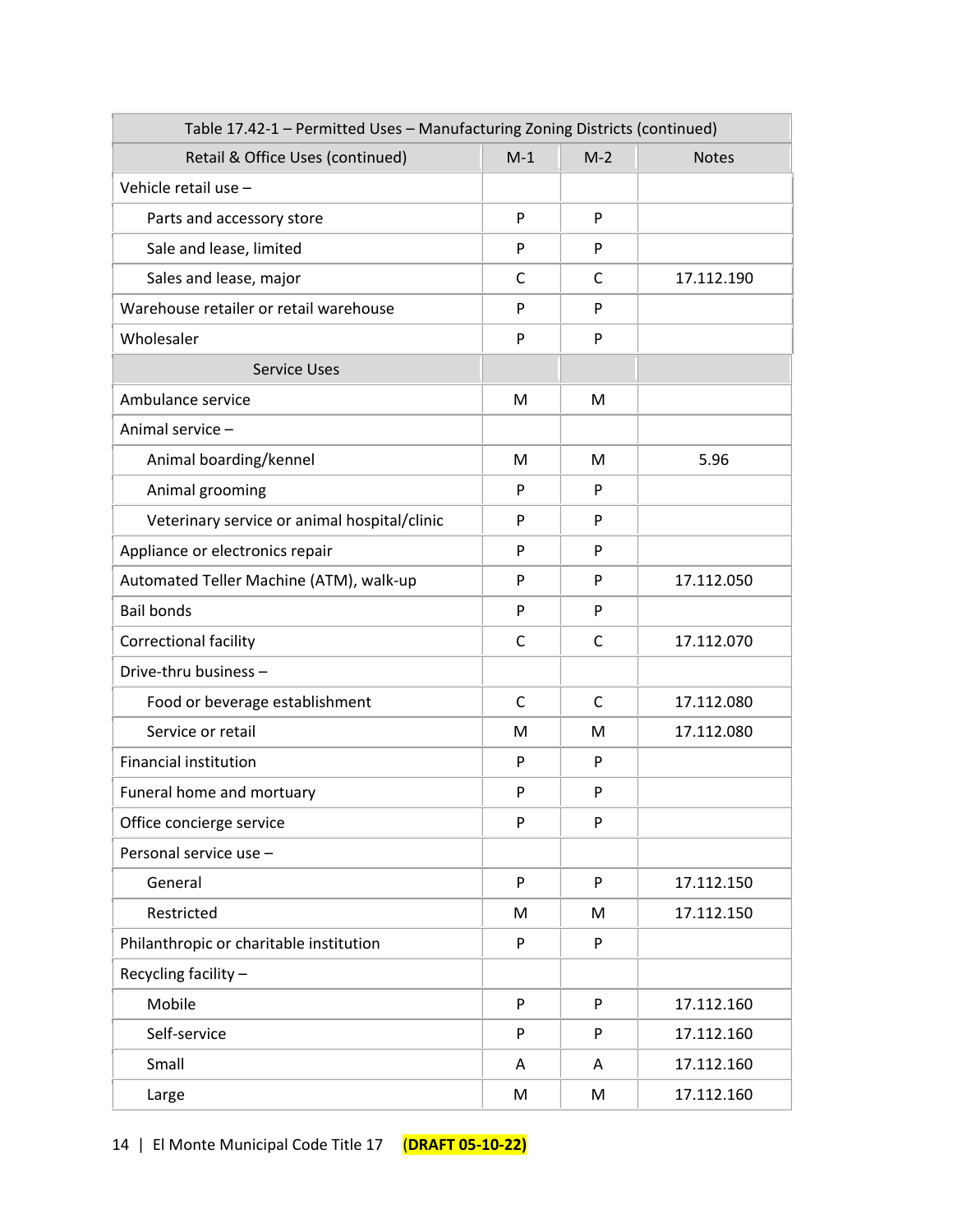| Table 17.42-1 - Permitted Uses - Manufacturing Zoning Districts (continued) |              |              |              |
|-----------------------------------------------------------------------------|--------------|--------------|--------------|
| Service Uses (continued)                                                    | $M-1$        | $M-2$        | <b>Notes</b> |
| Self-storage                                                                | C            | C            |              |
| Vehicle service uses -                                                      |              |              |              |
| Repair, limited                                                             | P            | P            | 17.112.200   |
| Repair, minor                                                               | С            | C            | 17.112.200   |
| Repair, major                                                               | C            | C            | 17.112.200   |
| Rental, automobile                                                          | M            | M            |              |
| Rental, truck                                                               | C            | C            |              |
| Service station, minimum                                                    | C            | C            | 17.112.210   |
| Service station, full                                                       | $\mathsf{C}$ | $\mathsf{C}$ | 17.112.210   |
| Washing facility                                                            | C            | C            | 17.112.220   |
| Wedding chapel                                                              | M            | M            |              |
| <b>Industrial &amp; Transportation Uses</b>                                 |              |              |              |
| Cannabidiol (CBD) products manufacturer                                     | P            | P            |              |
| Cannabis, commercial-                                                       |              |              |              |
| Cultivation, distributor, manufacturing and<br>Microbusiness                | P            | P            | 5.18         |
| <b>Testing laboratory</b>                                                   | P            | P            | 5.18         |
| Courier service or messengers                                               | М            | M            |              |
| Distribution, fulfillment or warehouse center -                             |              |              |              |
| Less than 100,000 square feet                                               | P            | P            |              |
| 100,000 square feet or greater                                              | С            | C            |              |
| Hazardous materials, any use involving storage of                           | $\mathsf{C}$ | $\mathsf{C}$ | 17.50.100    |
| Industrial hemp processing                                                  | C            | C            |              |
| Impound or tow yard                                                         | --           | C            |              |
| Laboratory, testing                                                         | P            | P            |              |
| Laundry or dry cleaning plant                                               | P            | P            |              |
| Machine shop                                                                | P            | P            |              |
| Manufacturing (unless listed as a separate use)                             |              |              |              |
| Ancillary                                                                   | P            | P            |              |
| Light                                                                       | P            | P            |              |
| General                                                                     |              | P            |              |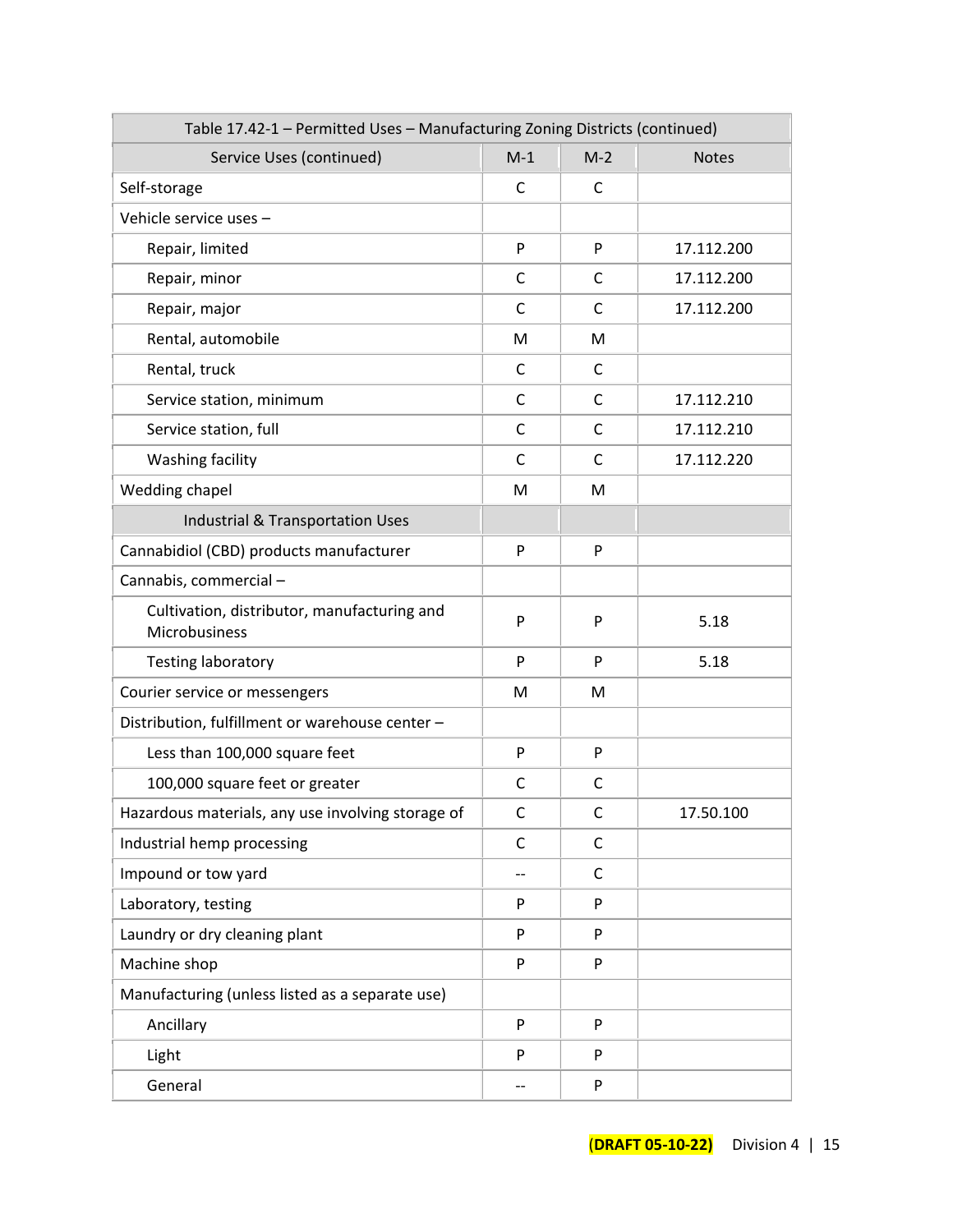| Table 17.42-1 - Permitted Uses - Manufacturing Zoning Districts (continued)                           |       |       |              |  |
|-------------------------------------------------------------------------------------------------------|-------|-------|--------------|--|
| Industrial & Transportation Uses (continued)                                                          | $M-1$ | $M-2$ | <b>Notes</b> |  |
| Recycling processing facility                                                                         |       | C     |              |  |
| New industrial construction over 5,000 sq. ft. and<br>within 150 ft. of a residential zoning district | C     | C     |              |  |
| Passenger transport or taxi service                                                                   | C     | C     |              |  |
| Research and development                                                                              | P     | P     |              |  |
| Rock, sand and gravel storage and distribution                                                        |       | C     |              |  |
| Towing facility                                                                                       |       | C     |              |  |
| Truck terminal                                                                                        | C     | C     |              |  |
| Vehicle parking -                                                                                     |       |       |              |  |
| Attendant or valet parking                                                                            | C     | C     |              |  |
| Car sharing, nonresidential use <sup>16</sup>                                                         | м     | м     |              |  |
| Parking structure <sup>17</sup>                                                                       | м     | м     |              |  |
| Shared parking                                                                                        | м     | м     | 17.70.070(D) |  |
| Vehicle parking, limited (short-term)                                                                 | A     | A     |              |  |
| Vehicle parking, limited (long-term)                                                                  | C     | C     |              |  |
| Vehicle parking, general                                                                              |       | C     |              |  |

Key:

- -- Use not permitted.
- P Use permitted by-right.
- A Use permitted after review and approval of an Administrative Permit (AP).
- T Use permitted after review and approval of a Temporary Use Permit (TUP).
- M Use permitted after review and approval of a Minor Use Permit (MUP).
- C Use permitted after review and approval of a Conditional Use Permit (CUP).

# **17.42.040 – Development Standards. (FULLY UPDATED)**

A. **Development Standards.** Table 17.42-2 prescribes the development standards for manufacturing zoning districts:

| Table 17.42-2 - Development Standards - Manufacturing Zoning Districts |                                                            |  |  |  |
|------------------------------------------------------------------------|------------------------------------------------------------|--|--|--|
| Development Standard                                                   | $M-2$<br>$M-1$                                             |  |  |  |
| Land use description                                                   | <b>General Manufacturing</b><br><b>Light Manufacturing</b> |  |  |  |
| Maximum height <sup>18</sup>                                           | 75 ft.                                                     |  |  |  |

<sup>&</sup>lt;sup>16</sup> Car sharing shall be permitted by-right if there is no on-site parking of vehicles (i.e. it is only an office use). <sup>17</sup> Parking structures shall be ancillary to a permitted use.

<sup>&</sup>lt;sup>18</sup> Refer to Section 17.60.030 for additional height exceptions and restrictions.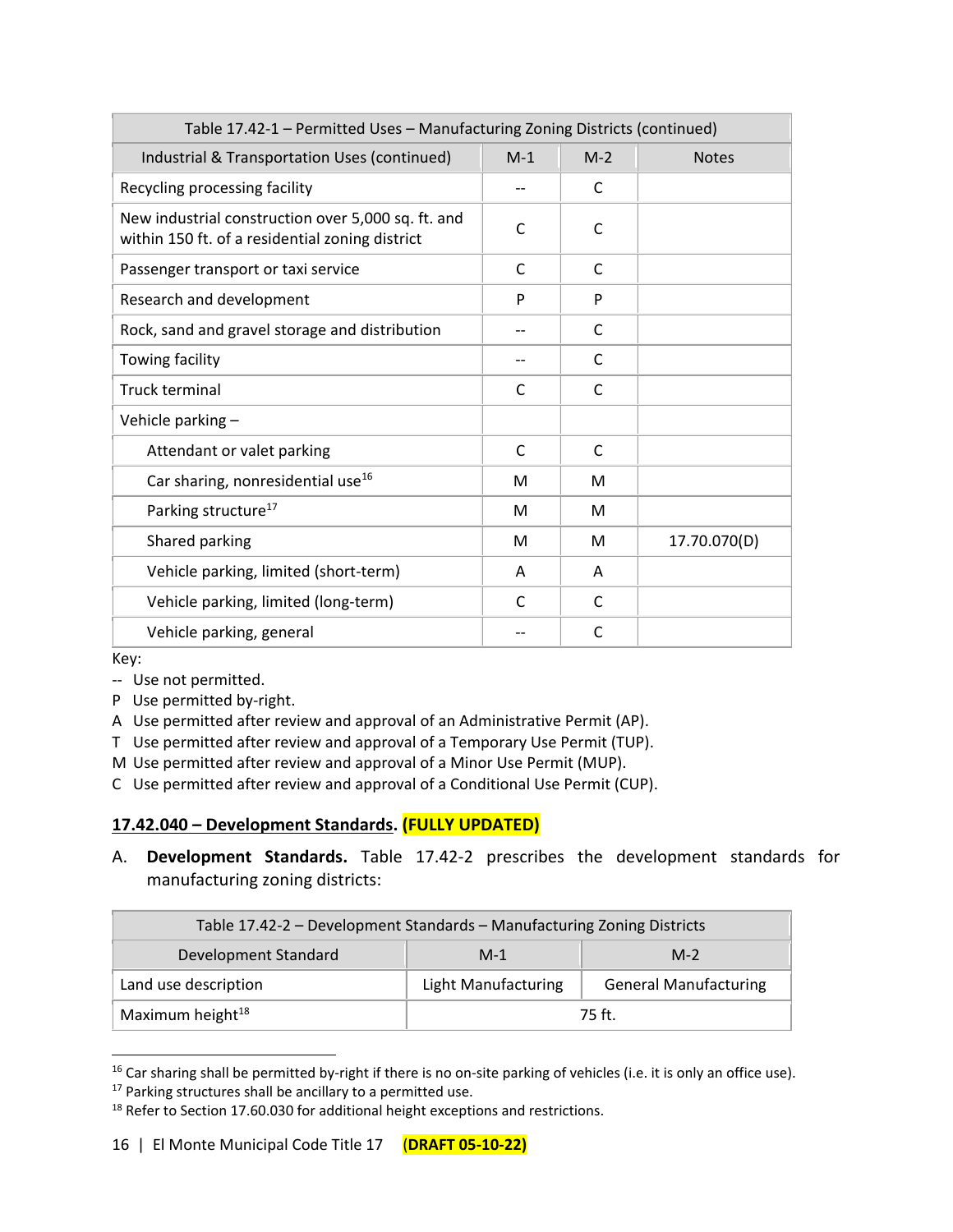| Table 17.42-2 - Development Standards - Manufacturing Zoning Districts (continued) |                                                                      |                                                                                                                                                                                                                         |  |  |  |  |
|------------------------------------------------------------------------------------|----------------------------------------------------------------------|-------------------------------------------------------------------------------------------------------------------------------------------------------------------------------------------------------------------------|--|--|--|--|
| Minimum Lot Specifications <sup>19</sup>                                           | $M-1$<br>$M-2$                                                       |                                                                                                                                                                                                                         |  |  |  |  |
| Area                                                                               | 40,000 sq. ft.                                                       |                                                                                                                                                                                                                         |  |  |  |  |
| Street frontage                                                                    |                                                                      | 200 ft.                                                                                                                                                                                                                 |  |  |  |  |
| Depth                                                                              | 200 ft.                                                              |                                                                                                                                                                                                                         |  |  |  |  |
| Minimum Yard Setbacks <sup>20</sup>                                                |                                                                      |                                                                                                                                                                                                                         |  |  |  |  |
| Front                                                                              | Blvd. and Valley Blvd.                                               | Minimum 50 ft. from centerline of street, provided<br>there is a minimum landsvcaped setback as follows:<br>• 15 ft. setback for the following streets: Arden Dr,<br>Baldwin Ave, Ellis Ln, Lower Azusa Rd, Temple City |  |  |  |  |
|                                                                                    | • 10 ft. for all other streets.                                      |                                                                                                                                                                                                                         |  |  |  |  |
| Street side                                                                        | $10$ ft.                                                             |                                                                                                                                                                                                                         |  |  |  |  |
| Interior side <sup>21</sup>                                                        | 0 ft                                                                 |                                                                                                                                                                                                                         |  |  |  |  |
| Rear <sup>22</sup>                                                                 | $0$ ft.                                                              |                                                                                                                                                                                                                         |  |  |  |  |
| Buffer standards when abutting an<br>R-zoned property -                            |                                                                      |                                                                                                                                                                                                                         |  |  |  |  |
| Street side                                                                        |                                                                      | 15 ft. for the first 30 ft. from the<br>R-zoned property line                                                                                                                                                           |  |  |  |  |
| Interior side                                                                      |                                                                      | 25 ft.                                                                                                                                                                                                                  |  |  |  |  |
| Rear                                                                               | 30 ft.                                                               |                                                                                                                                                                                                                         |  |  |  |  |
| <b>Other Standards</b>                                                             |                                                                      |                                                                                                                                                                                                                         |  |  |  |  |
|                                                                                    | • 30 ft. if one of the buildings is greater than 40 ft.<br>in height |                                                                                                                                                                                                                         |  |  |  |  |
| Minimum distance between on-site<br>buildings                                      | • 20 ft. if one of the buildings is greater than 30 ft.<br>in height |                                                                                                                                                                                                                         |  |  |  |  |
|                                                                                    | • 10 ft. in all other instances                                      |                                                                                                                                                                                                                         |  |  |  |  |
| Maximum lot coverage                                                               |                                                                      | N/A                                                                                                                                                                                                                     |  |  |  |  |
| Maximum Floor Area Ratio (FAR)                                                     |                                                                      | 1.0                                                                                                                                                                                                                     |  |  |  |  |

B. **Other Development Standards.** Table 17.42-3 denotes additional development standards found in other Chapters or Sections of this Title that apply to manufacturing zoning districts:

<sup>&</sup>lt;sup>19</sup> For new lots. Refer to Section 16.26.020 of Title 16 (Subdivisions) for additional standards.

<sup>&</sup>lt;sup>20</sup> All street setbacks shall be fully landscaped as prescribed in Section 17.72.060.

 $21$  Interior side yard setback shall be a minimum 10 ft. if abutting an R-use.

<sup>&</sup>lt;sup>22</sup> Rear yard setback shall be a minimum 15 ft. if abutting an R-use.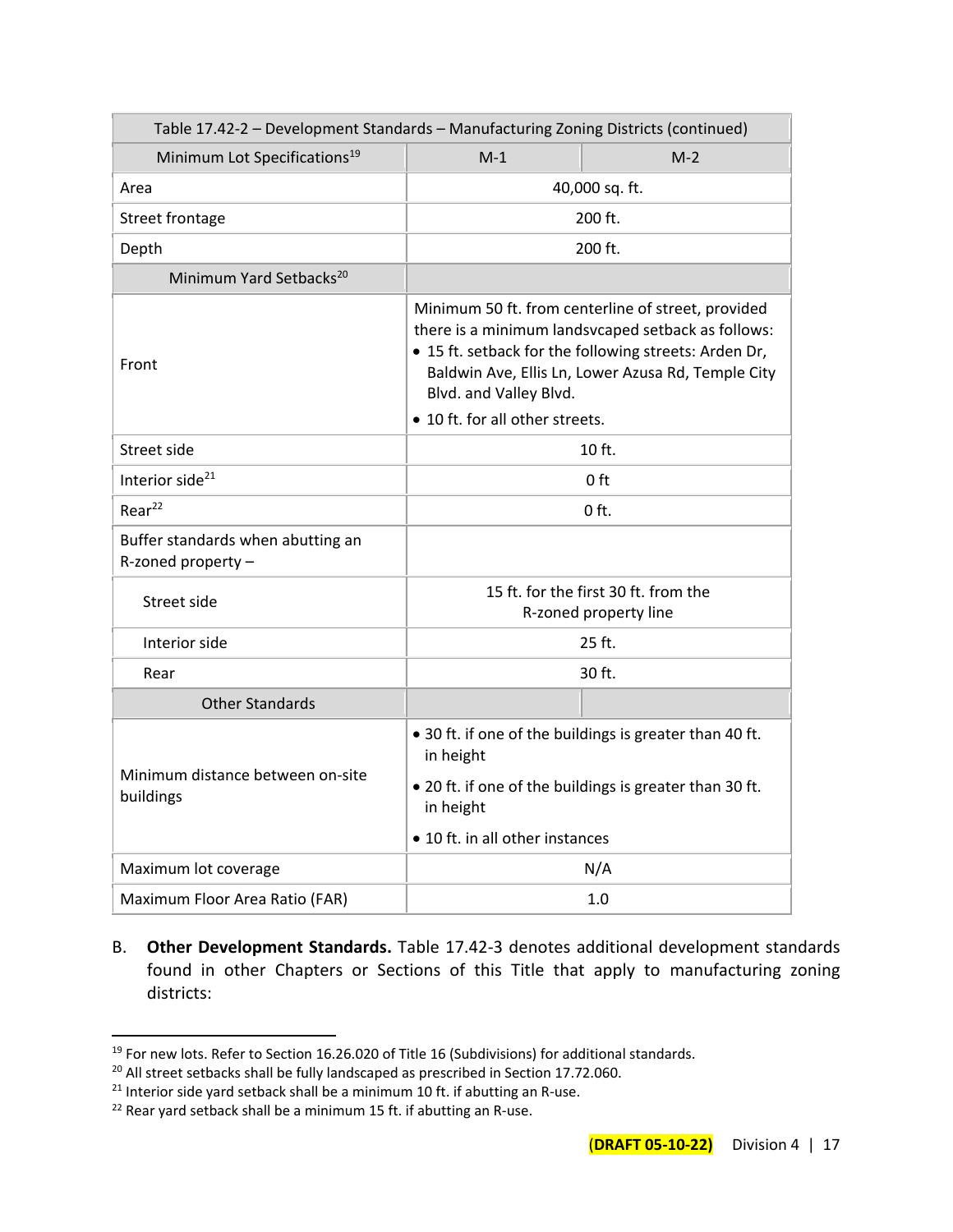| Table 17.42-3 - Other Development Standards       |               |  |  |  |
|---------------------------------------------------|---------------|--|--|--|
| Development Standard<br><b>Chapter or Section</b> |               |  |  |  |
| Height exceptions and restrictions                | 17.60.030     |  |  |  |
| Landscaping                                       | 17.72 & 17.74 |  |  |  |
| Outdoor display and storage                       | 17.60.040     |  |  |  |
| Outdoor lighting                                  | 17.60.050     |  |  |  |
| Parking                                           | 17.70         |  |  |  |
| Refuse storage facilities                         | 17.60.080     |  |  |  |
| Screening                                         | 17.60.100     |  |  |  |
| Security bars                                     | 17.60.110     |  |  |  |
| Walls, fences and hedges                          | 17.60.120     |  |  |  |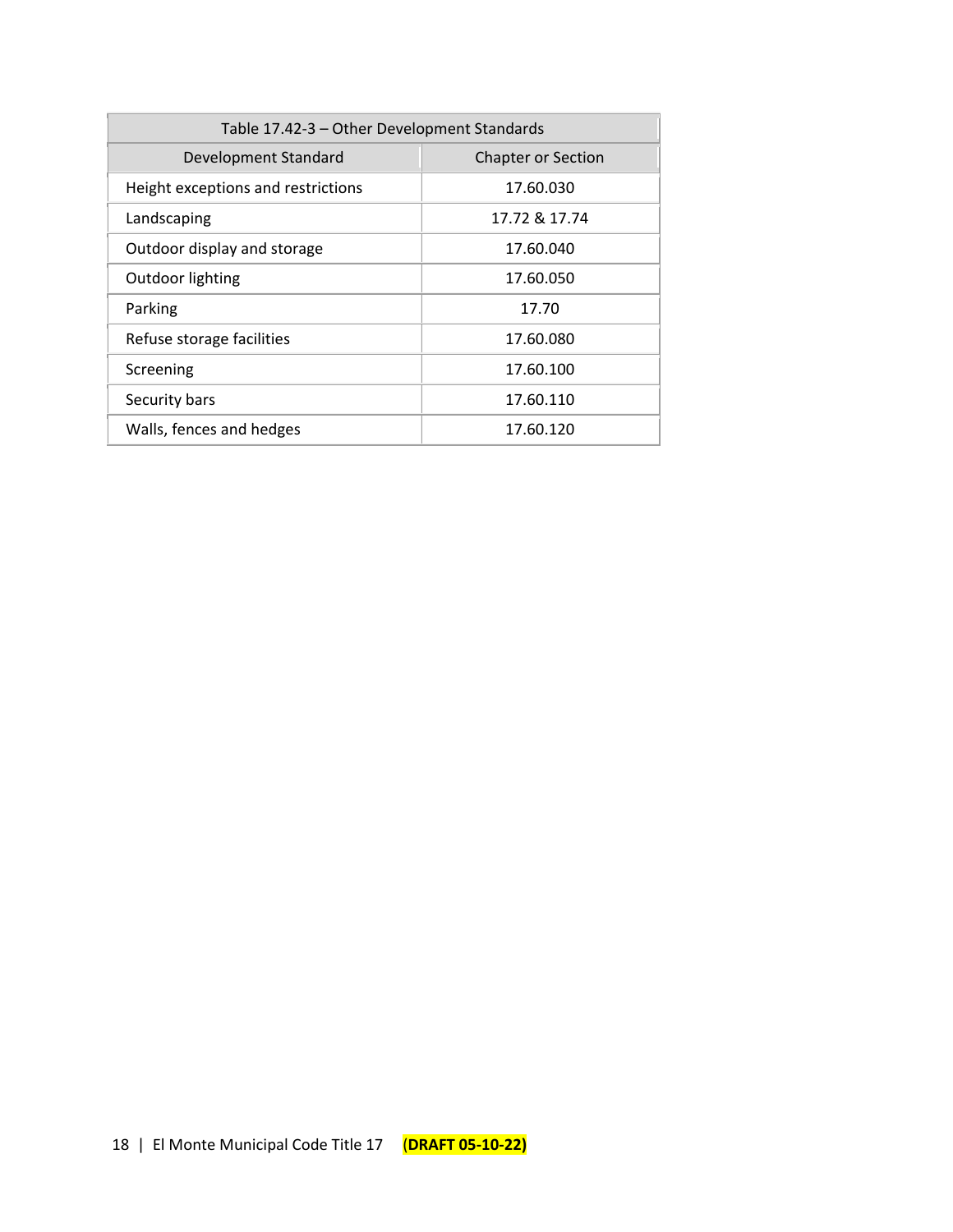# **CHAPTER 17.44 – PUBLIC AND QUASI-PUBLIC ZONING DISTRICTS**

# **Sections.**

- 17.44.010 Summary and Purpose of Zoning Districts.
- 17.44.020 Permitted Uses.
- 17.44.030 Development Standards.

#### **17.44.010 – Summary and Purpose of Zoning Districts.**

- A. **Public Facilities (PF) Zoning District –** Consistent with the General Plan Land Use Designation of Public Facilities. This zoning district primarily includes land and facilities owned and maintained by government agencies (federal, state and local) and public utilities. This includes public schools, police and fire-related facilities, Superior Courthouse, public libraries and community centers.
- B. **Open Space (OS) Zoning District –** Consistent with the General Plan Land Use Designation of Open Space. This zoning district refers to areas designated for parks, open space, linear parks, trails, and other similar recreational uses. It includes areas as diverse as Peck Water Conservation Park, the Emerald Necklace, pocket parks, plazas, and other gathering places.
- C. **Airport (AP), Railroad (RR), River/Wash (RW) and Transitway (TW) Zoning Districts –** Consistent with multiple General Plan Land Use Designations, depending on the zoning district and primary use. The AP zoning district applies solely to the El Monte Airport and encompasses all aviation-related businesses on the airport site. In addition to the airport, El Monte's physical landscape has a significant amount of transportation infrastructure. This includes railroads, freeway systems, rivers/washes and the transitway.
- D. **Residential Mobilehome Park (RMP) Zoning District –** Consistent with the General Plan Land Use Designations of Medium Density Residential or High Density Residential. A majority of the City's 1,300 mobile home units are on land zoned specifically for mobilehome parks.

#### **17.44.020 – Permitted Uses.**

- A. **Permitted Uses.** Table 17.44-1 prescribes the land use regulations in public and quasipublic zoning districts. These designations apply strictly to the permissibility of land uses; applications for building structures may require other discretionary review.
- B. **Unlisted Uses.** Any land use not listed in Table 17.44-1 is not permitted in public and quasipublic zoning districts, except as outlined in Section 17.12.050 (Rules and Measurements – Additional Permitted Uses) of this Title.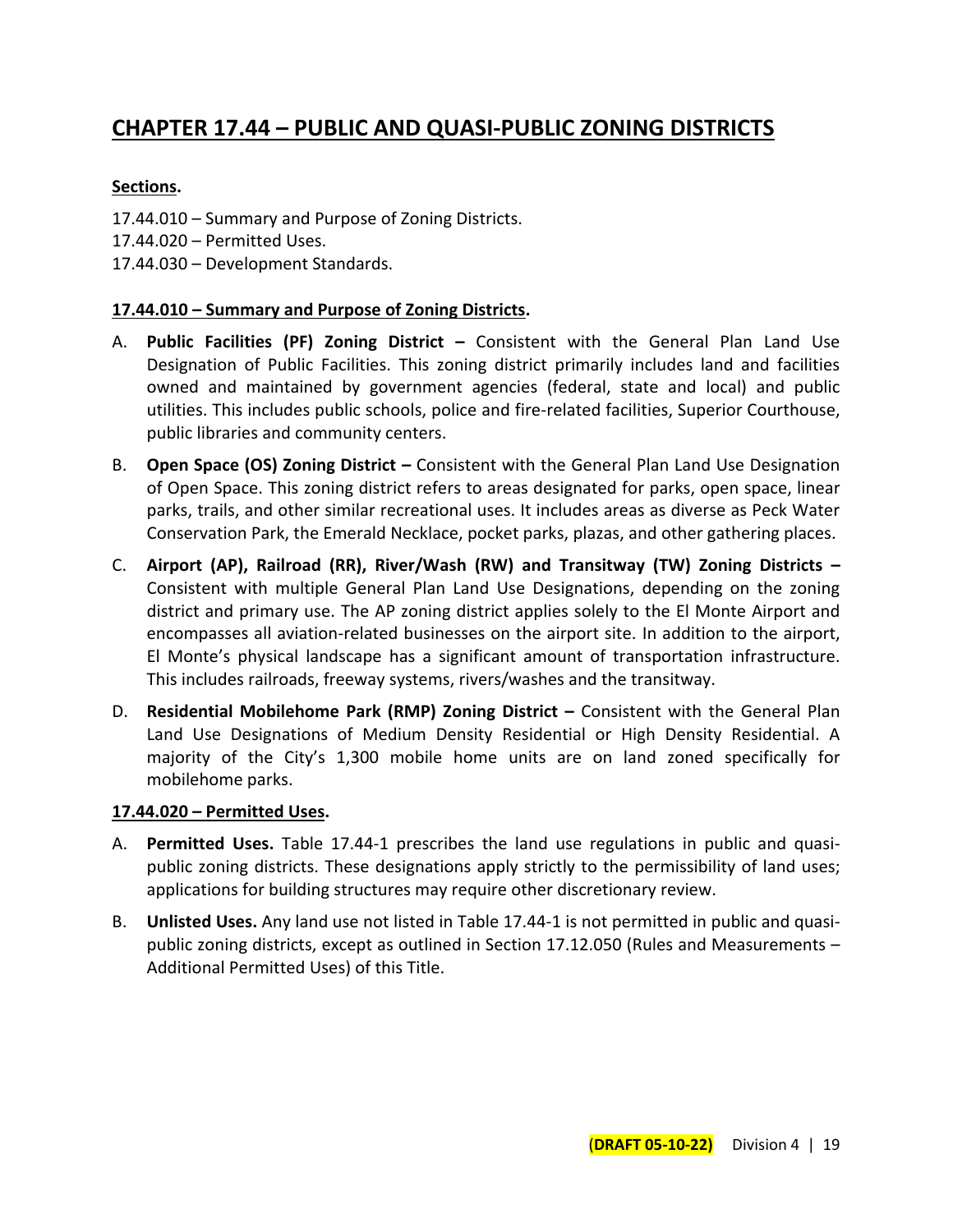| Table 17.44-1 - Permitted Uses - Public and Quasi-Public Zoning Districts |                          |                          |                          |                          |                          |           |                          |
|---------------------------------------------------------------------------|--------------------------|--------------------------|--------------------------|--------------------------|--------------------------|-----------|--------------------------|
| <b>Residential Uses</b>                                                   | PF <sup>23</sup>         | <b>OS</b>                | AP <sup>24</sup>         | RR                       | <b>RW</b>                | <b>TW</b> | <b>RMP</b>               |
| Mobilehome or trailer park                                                | $\overline{\phantom{a}}$ | $\overline{\phantom{a}}$ | $\overline{\phantom{a}}$ |                          | $-$                      |           | C                        |
| Public & Quasi-Public Uses                                                |                          |                          |                          |                          |                          |           |                          |
| Encroachment use <sup>25</sup>                                            | $-$                      | $-$                      | $-$                      | C                        | $\overline{\phantom{a}}$ | $-$       | $-$                      |
| Government or government related<br>facility                              | P                        | $-$                      | P                        |                          | $-$                      |           |                          |
| Recreation facility -                                                     |                          |                          |                          |                          |                          |           |                          |
| Public <sup>26</sup>                                                      | $-$                      | P                        | $\overline{\phantom{a}}$ | P                        | P                        | $-1$      | $-$                      |
| Private                                                                   | $\overline{a}$           | $\mathsf{C}$             | $\overline{a}$           |                          | $-$                      |           | $-$                      |
| School & educational facility -                                           |                          |                          |                          |                          |                          |           |                          |
| College or university, public                                             | $\mathsf{P}$             | $\overline{\phantom{m}}$ | $- -$                    | $-$                      | $-$                      | --        | $-$                      |
| K-12, public                                                              | P                        | $-$                      |                          |                          | $-$                      | $-$       |                          |
| Preschool, public                                                         | C                        | $-$                      | $-$                      | $-$                      | $-$                      | $-$       | $-$                      |
| Specialized education and training                                        | M                        | $-$                      | M                        | $-$                      | $-$                      | $-$       | $-$                      |
| Tutoring and education center                                             | P                        | $-$                      | $\overline{a}$           | $-$                      | $-$                      | $-$       | $-$                      |
| <b>Community Care Uses</b>                                                |                          |                          |                          |                          |                          |           |                          |
| Childcare facility                                                        | $\mathsf{C}$             | $-$                      | $\overline{a}$           |                          | $\overline{a}$           |           | $\overline{a}$           |
| <b>Assembly &amp; Entertainment Uses</b>                                  |                          |                          |                          |                          |                          |           |                          |
| Cultural institution                                                      | P                        | P                        | $\overline{a}$           | $\overline{\phantom{a}}$ | $-$                      | $-1$      | $-$                      |
| Community center                                                          | P                        | $\overline{a}$           | $\overline{\phantom{a}}$ | $\overline{a}$           |                          |           | $-$                      |
| Retail & Office Uses                                                      |                          |                          |                          |                          |                          |           |                          |
| Encroachment use <sup>27</sup>                                            | $-$                      | $-$                      | $-$                      | $\mathsf{C}$             | $-$                      | $-$       | $\overline{\phantom{a}}$ |
| Office-                                                                   |                          |                          |                          |                          |                          |           |                          |
| Ancillary                                                                 | P                        | P                        | P                        | $-$                      | $-$                      |           | $-$                      |
| <b>Business professional</b>                                              | $-$                      | $-$                      | P                        |                          | $-$                      |           |                          |
| Government                                                                | P                        | $-$                      | P                        | $-$                      | $-$                      | $-$       | $-$                      |

<sup>&</sup>lt;sup>23</sup> Primary uses limited to government or government related facilities, public colleges or universities, public K-12 schools, cultural institutions, community centers and government offices. All other uses shall be ancillary.

<sup>&</sup>lt;sup>24</sup> The list of permitted uses are based on the 1995 "El Monte Airport Master Plan Report." If the County of Los Angeles adopts a new Master Plan, that Plan shall supersede this list.

<sup>&</sup>lt;sup>25</sup> A property adjacent to land zoned RR may encroach into the RR zoning district up to 50 feet. The development standards for the RR zoned portion shall be the same as development standards for the adjacent property.

<sup>&</sup>lt;sup>26</sup> Limited to linear parks, trails, bicycle paths and similar uses in the RR and RW zoning districts.

<sup>&</sup>lt;sup>27</sup> A property adjacent to land zoned RR may encroach into the RR zoning district up to 50 feet. The development standards for the RR zoned portion shall be the same as development standards for the adjacent property.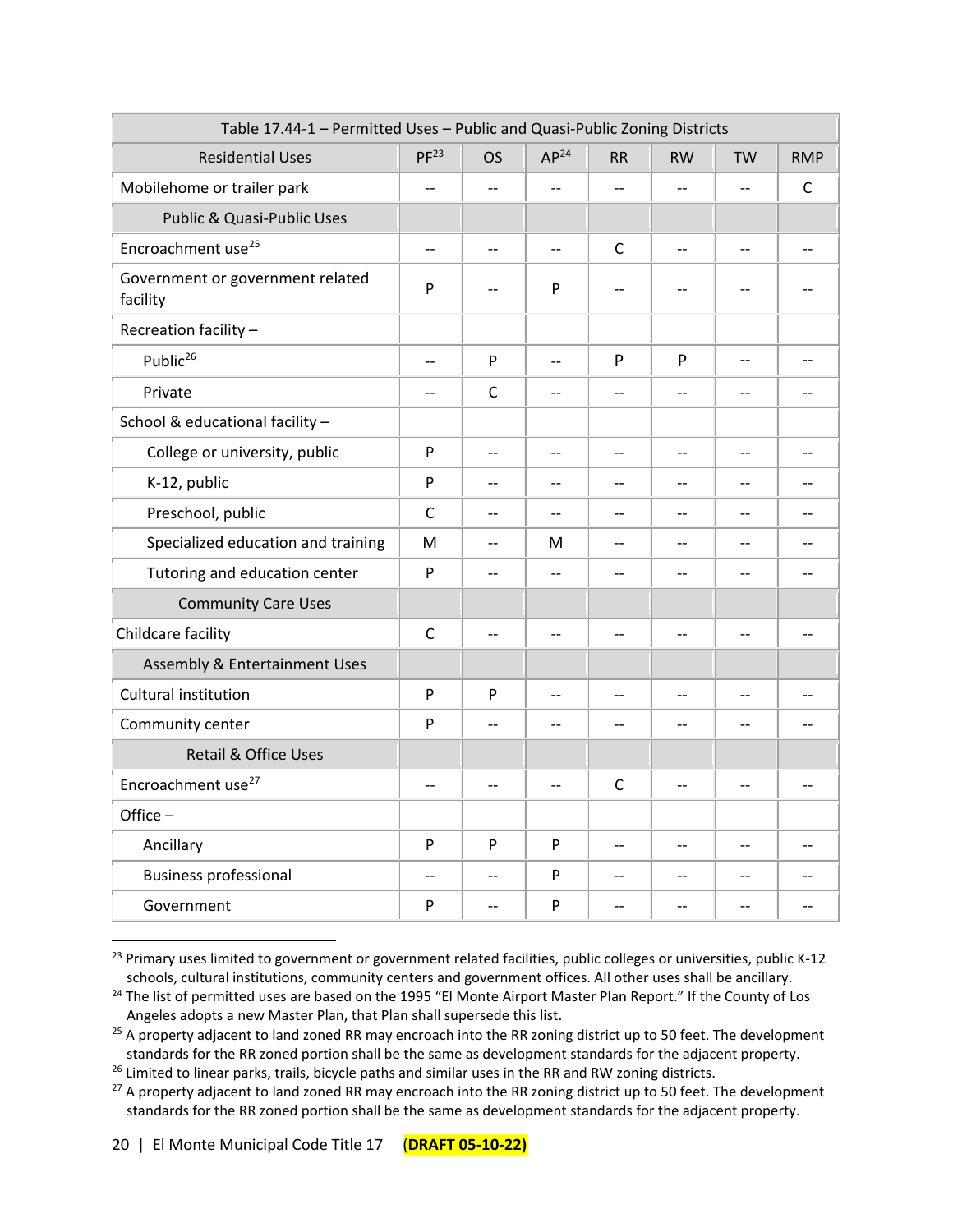| Table 17.44-1 - Permitted Uses - Public and Quasi-Public Zoning Districts (continued) |                                               |                |                          |              |           |           |                          |
|---------------------------------------------------------------------------------------|-----------------------------------------------|----------------|--------------------------|--------------|-----------|-----------|--------------------------|
| Retail & Office Uses (continued)                                                      | PF <sup>28</sup>                              | <b>OS</b>      | AP <sup>29</sup>         | <b>RR</b>    | <b>RW</b> | <b>TW</b> | <b>RMP</b>               |
| Food or beverage establishment -                                                      |                                               |                |                          |              |           |           |                          |
| Bakery or pâtisserie, retail                                                          | м                                             | P              | P                        |              |           |           |                          |
| Coffeehouse or ice cream parlor                                                       | м                                             | P              | P                        | $-$          | $-$       | $-$       | $-$                      |
| Outdoor seating/dining                                                                | M                                             | P              | P                        |              |           |           |                          |
| Restaurant                                                                            | М                                             | M              | P                        |              |           |           |                          |
| With on-site alcohol sales <sup>30</sup>                                              | $\mathsf{C}$                                  | $\mathsf{C}$   | M                        | $-$          | --        | $-$       | $-$                      |
| Retail stores <sup>31</sup>                                                           | $-$                                           | $-$            | P                        | --           | --        | --        | --                       |
| Temporary use <sup>32</sup> (reserved)                                                | $-$                                           | $-$            | $\overline{\phantom{a}}$ |              | $-$       | $-$       | $-$                      |
| <b>Service Uses</b>                                                                   |                                               |                |                          |              |           |           |                          |
| Vehicle retail and service uses -                                                     |                                               |                |                          |              |           |           |                          |
| Vehicle repair, limited                                                               | $-$                                           | $-$            | M                        | $-$          | $-$       | $-$       | $-$                      |
| Vehicle repair, minor                                                                 | $-$                                           | $-$            | M                        | $-$          | $-$       | $-$       | $-$                      |
| Vehicle rental, automobile                                                            | $-$                                           | $-$            | M                        | $-$          | $-$       | --        | $-$                      |
| <b>Industrial &amp; Transportation Uses</b>                                           |                                               |                |                          |              |           |           |                          |
| Aircraft servicing facilities                                                         | $-$                                           | --             | P                        |              | $-$       | $-$       | $-$                      |
| Aircraft storage and parking                                                          | $-$                                           | $-$            | P                        | $-$          | $-$       | $-$       | $-$                      |
| Airport                                                                               | $-$                                           | $-$            | P                        | $-$          | $-$       | $-$       | $\overline{\phantom{a}}$ |
| Encroachment use <sup>33</sup>                                                        |                                               | --             | $-$                      | $\mathsf{C}$ | --        | $-$       |                          |
| Parking structure                                                                     | C                                             | $C^{34}$       |                          |              | $-$       |           | $-$                      |
| <b>Terminal building</b>                                                              | $-$                                           | $\overline{a}$ | P                        |              | $-$       |           | $-1$                     |
| Transportation use <sup>35</sup>                                                      | $-$                                           | $-$            |                          | P            | $-$       | P         | $-$                      |
| Vehicle parking, limited (long term)                                                  | $-$                                           | --             | M                        |              | $-$       |           | $-$                      |
| Wireless facility                                                                     | Refer to Chapters 17.90 & 17.92 of this Title |                |                          |              |           |           |                          |

<sup>&</sup>lt;sup>28</sup> Primary uses limited to government or government related facility, public colleges or universities, public K-12 schools, cultural institutions, community centers and government office. All other uses shall be ancillary.

<sup>&</sup>lt;sup>29</sup> The list of permitted uses are based on the 1995 "El Monte Airport Master Plan Report." If the County of Los Angeles adopts a new Master Plan, that Plan shall supersede this list.

<sup>&</sup>lt;sup>30</sup> Alcohol sales can be for beer and wine or for beer, wine and distilled spirits. However, they shall be considered different levels of alcohol sales. Therefore, if a use has approval for beer and wine and wants to add spirits, a new CUP or MUP will be required.

<sup>&</sup>lt;sup>31</sup> Less than 3,500 square feet in area.

<sup>&</sup>lt;sup>32</sup> Refer to Chapter 17.124 for additional requirements.

<sup>&</sup>lt;sup>33</sup> A property adjacent to land zoned RR may encroach into the RR zoning district up to 50 feet. The development standards for the RR zoned portion shall be the same as development standards for the adjacent property.

<sup>&</sup>lt;sup>34</sup> Parking structures must be fully subterranean and ancillary to a public or private recreational facility.

<sup>&</sup>lt;sup>35</sup> Transportation uses shall be limited to railroads for the RR zoning district.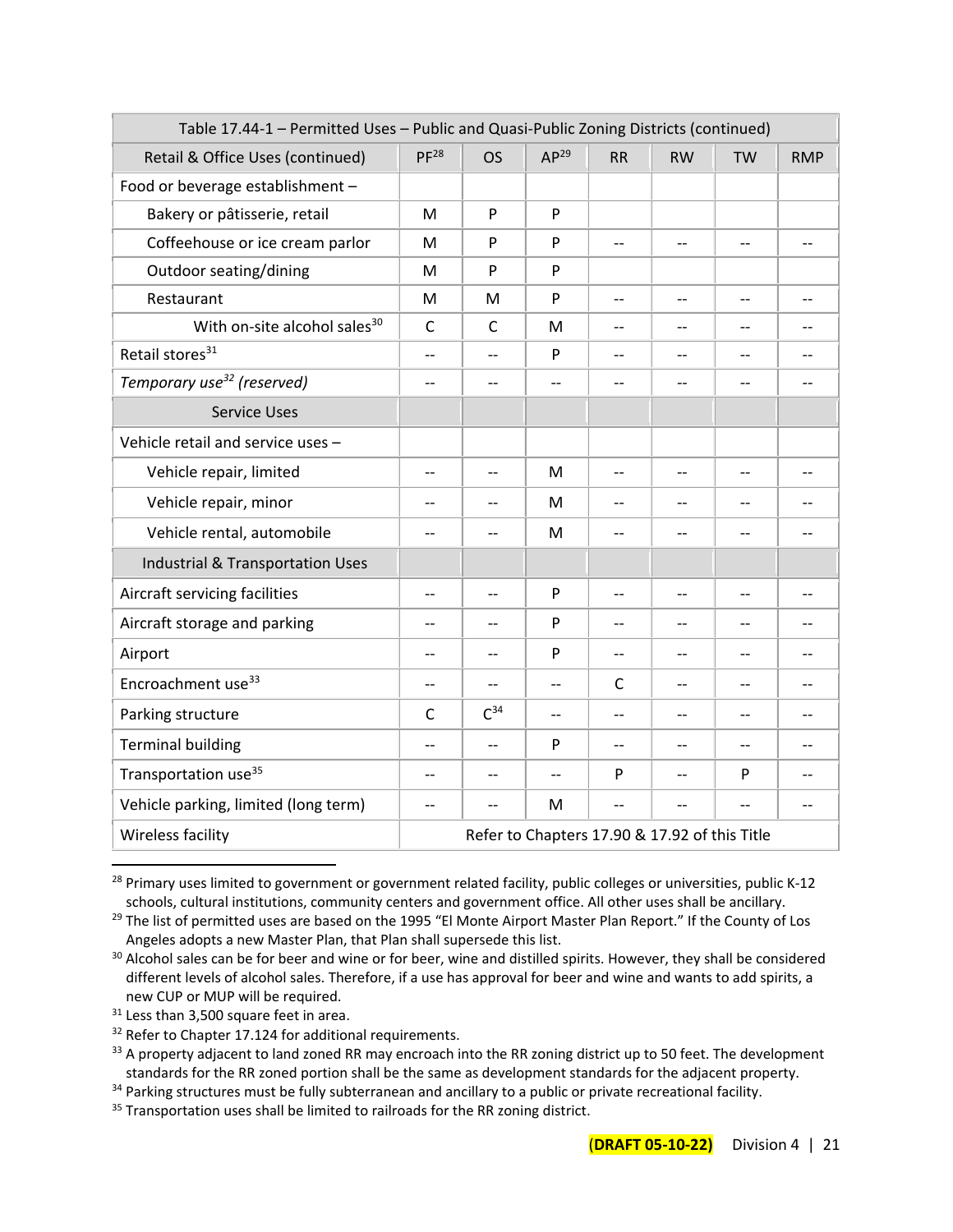Key:

- -- Not permitted.
- P Permitted by-right.
- T Permitted after review and approval of a Temporary Use Permit (TUP).
- M Permitted after review and approval of a Minor Use Permit (MUP).
- C Permitted after review and approval of a Conditional Use Permit (CUP).

#### **17.44.030 – Development Standards.**

#### A. **PF and OS Zoning Districts:**

- 1. Setbacks:
	- a. Street yard. There shall be a minimum setback of ten (10) feet for all structures and parking areas. The setback shall be landscaped and maintained with an underground irrigation system.
	- b. Interior side yard. For buildings, there shall be a minimum interior side yard setback of ten (10) feet if it abuts a residentially zoned property. No setback shall be required for a building if it abuts a nonresidential property.
	- c. Rear yard. For buildings, there shall be a minimum rear yard setback of 20 feet if it abuts a residentially zoned property. No setback shall be required for a building if it abuts a non-residentially zoned property.
- 2. Height:
	- a. Private facilities. Structures associated with a private facility shall not exceed a height of two (2) stories and 30 feet.
	- b. Public facilities. Structures associated with a public facility shall comply with the variable height requirements as outlined in Section 17.40.010 (Height Exceptions and Restrictions) of this Title.
- B. **AP Zoning District.** The development standards shall be based on the 1995 "El Monte Airport Master Plan Report." If the County of Los Angeles adopts a new Master Plan, that Plan shall supersede any applicable development standard.
- C. **RR, RW and TW Zoning Districts.** The development standards shall be established through the public review process.
- D. **RMP Zoning District.** The development standards shall be established through the Conditional Use Permit process.
- E. **Other Development Standards.** Table 17.44-2 denotes additional development standards found in other Chapters or Sections of this Title that apply to public and quasi-public zoning districts: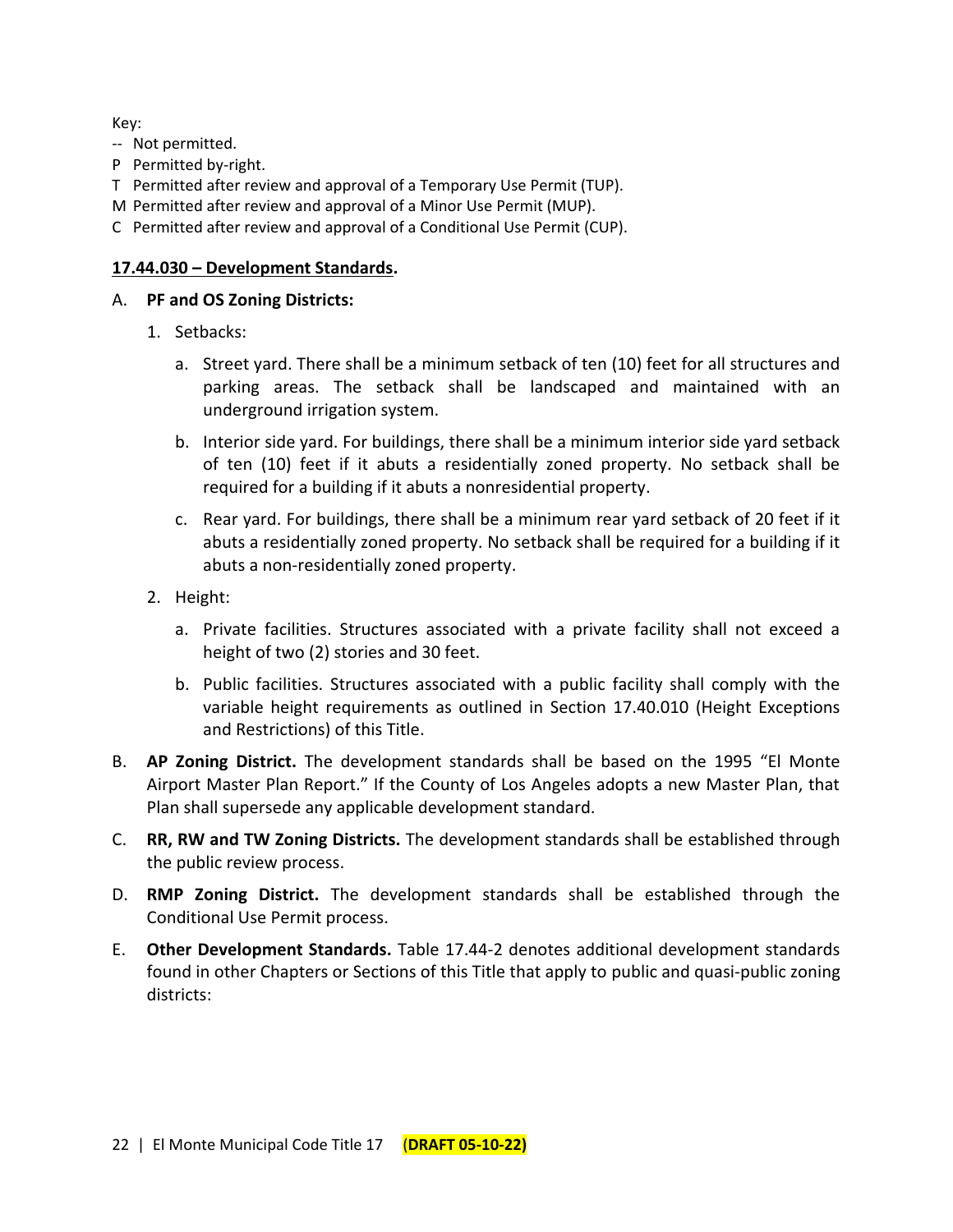| Table 17.44-2 - Other Development Standards       |                 |  |  |  |
|---------------------------------------------------|-----------------|--|--|--|
| Development Standard<br><b>Chapter or Section</b> |                 |  |  |  |
| Height exceptions and restrictions                | 17.60.030       |  |  |  |
| Landscaping                                       | 17.72 and 17.74 |  |  |  |
| Lot Configuration                                 | 16.26.020       |  |  |  |
| Outdoor lighting                                  | 17.60.050       |  |  |  |
| Parking                                           | 17.70           |  |  |  |
| Refuse storage facility                           | 17.60.080       |  |  |  |
| Screening                                         | 17.60.100       |  |  |  |
| Walls, fences and hedges                          | 17.60.120       |  |  |  |